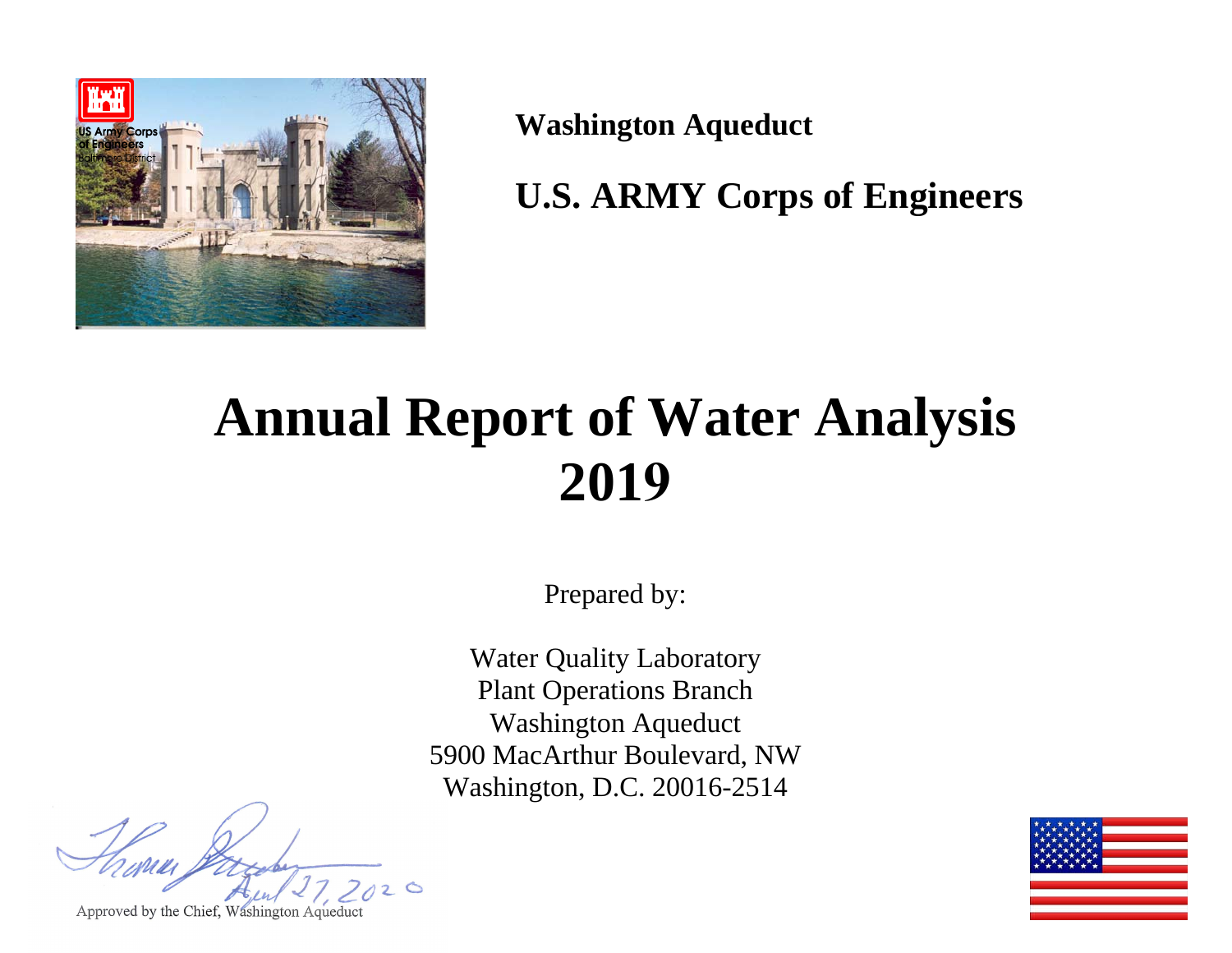

#### **Potomac River Raw Water Supply**

|                         |                      |            |              |                         |                  | <b>Miscellaneous Physical Parameters</b> |                    |                |                      |            |                                                      |                |               |                 | Inorganic lons                      |                   |                           |                 |                |                                     |           | Microorganisms                       |                                              |           |      |
|-------------------------|----------------------|------------|--------------|-------------------------|------------------|------------------------------------------|--------------------|----------------|----------------------|------------|------------------------------------------------------|----------------|---------------|-----------------|-------------------------------------|-------------------|---------------------------|-----------------|----------------|-------------------------------------|-----------|--------------------------------------|----------------------------------------------|-----------|------|
|                         | $\frac{\pi}{\Delta}$ | ALKALINITY | CONDUCTIVITY | DISSOLVED SOLIDS        | SUSPENDED SOLIDS | TOTAL SOLIDS                             | <b>TEMPERATURE</b> | TOTAL HARDNESS | TOTAL ORGANIC CARBON | TURBIDITY  | TOTAL AMMONIA - N                                    | <b>BROMIDE</b> | CHLORIDE      | <b>FLUORIDE</b> | NITRATE-N                           | NITRITE - N       | <b>DRTHOPHOSPHATE-PO4</b> | PERCHLORATE     | <b>SULFATE</b> | TOTAL COLIFORM                      | From      | <b>GIARDIA</b><br>Great Falls Intake | <b>CRYPTOSPORIDIUM</b><br>Great Falls Intake |           |      |
|                         |                      | ppm        | uS/cm        | ppm                     | ppm              | ppm                                      | $\,^{\circ}$ F     | ppm            | ppm                  | <b>NTU</b> | ppm                                                  | ppm            | ppm           | ppm             | ppm                                 | ppm               | ppm                       | ppb             | ppm            | MPN/100mL                           | MPN/100ml | cysts/L                              | Oocysts/L                                    |           |      |
| Jan                     | 7.6                  | 69         | 253          | 239                     | $\mathbf{3}$     | 242                                      | 41                 | 108            | 2.0                  | 15         | <b>ND</b>                                            | <b>ND</b>      | 29            | <b>ND</b>       | 2.1                                 | <b>ND</b>         | <b>ND</b>                 | 1.3             | 20             | 2498                                | 148       | 0.56                                 | <b>ND</b>                                    |           |      |
| Feb                     | 7.5                  | 65         | 303          | 196                     | 95               | 291                                      | 42                 | 96             | 1.9                  | 15         | <b>ND</b>                                            | <b>ND</b>      | 39            | <b>ND</b>       | 2.1                                 | <b>ND</b>         | <b>ND</b>                 | <b>ND</b>       | 19             | 1332                                | 124       | 0.56                                 | 0.19                                         |           |      |
| Mar                     | 7.5                  | 65         | 274          | 120                     | 32               | 152                                      | 46                 | 101            | 2.3                  | 18         | <b>ND</b>                                            | <b>ND</b>      | 29            | <b>ND</b>       | 2.0                                 | <b>ND</b>         | <b>ND</b>                 | 0.4             | 19             | 830                                 | 47        | <b>ND</b>                            | <b>ND</b>                                    |           |      |
| Apr                     | 7.7                  | 75         | 280          | 167                     | 74               | 241                                      | 58                 | 109            | 2.8                  | 10         | <b>ND</b>                                            | <b>ND</b>      | 25            | <b>ND</b>       | 1.9                                 | <b>ND</b>         | <b>ND</b>                 | 0.4             | 21             | 5977                                | 1251      | 0.19                                 | <b>ND</b>                                    |           |      |
| May                     | 7.6                  | 73         | 243          | 164                     | 72               | 236                                      | 66                 | 105            | 3.7                  | 13         | <b>ND</b>                                            | <b>ND</b>      | 21            | <b>ND</b>       | 1.7                                 | <b>ND</b>         | <b>ND</b>                 | 0.3             | 18             | 15424                               | 678       | 0.47                                 | <b>ND</b>                                    |           |      |
| Jun                     | 7.7                  | 94         | 339          | 232                     | 9                | 241                                      | 75                 | 132            | 2.2                  | 8          | <b>ND</b>                                            | <b>ND</b>      | 32            | <b>ND</b>       | 2.0                                 | <b>ND</b>         | <b>ND</b>                 | 0.3             | 28             | 3660                                | 37        | <b>ND</b>                            | 0.10                                         |           |      |
| Jul                     | 7.7                  | 82         | 301          | 208                     | 15               | 223                                      | 81                 | 118            | 3.4                  | 13         | <b>ND</b>                                            | <b>ND</b>      | 29            | <b>ND</b>       | 1.6                                 | <b>ND</b>         | <b>ND</b>                 | 0.3             | 24             | 39860                               | 586       | 0.28                                 | <b>ND</b>                                    |           |      |
| Aug                     | 8.0                  | 102        | 310          | 257                     | 11               | 268                                      | 85                 | 134            | $2.4$                | 9          | <b>ND</b>                                            | <b>ND</b>      | 29            | 0.11            | 1.4                                 | <b>ND</b>         | <b>ND</b>                 | $0.4\,$         | 30             | 10769                               | 125       | 0.09                                 | <b>ND</b>                                    |           |      |
| Sep                     | 8.1                  | 111        | 415          | 216                     | 4                | 220                                      | 82                 | 165            | 2.1                  | 6          | <b>ND</b>                                            | <b>ND</b>      | 31            | 0.12            | $1.2$                               | <b>ND</b>         | <b>ND</b>                 | 0.3             | 44             | 2415                                | 17        | 0.74                                 | <b>ND</b>                                    |           |      |
| Oct                     | 8.1                  | 109        | 416          | 254                     | $\mathbf{1}$     | 255                                      | 70                 | 160            | 2.2                  | 5          | 0.05                                                 | <b>ND</b>      | 34            | 0.11            | $1.2$                               | <b>ND</b>         | <b>ND</b>                 | 0.3             | 42             | 1785                                | 48        | <b>ND</b>                            | <b>ND</b>                                    |           |      |
| Nov                     | 8.0                  | 95         | 388          | 209                     | $\mathbf{3}$     | 212                                      | 53                 | 147            | $3.4\,$              | 10         | 0.05                                                 | <b>ND</b>      | 34            | <b>ND</b>       | 2.0                                 | <b>ND</b>         | <b>ND</b>                 | 0.3             | 30             | 1732                                | 100       | 0.19                                 | ${\sf ND}$                                   |           |      |
| <b>Dec</b>              | 8.3                  | 75         | 320          | 185                     | 5                | 190                                      | 46                 | 118            | 3.0                  | 6          | <b>ND</b>                                            | <b>ND</b>      | 38            | <b>ND</b>       | 2.1                                 | <b>ND</b>         | <b>ND</b>                 | 0.3             | 24             | 7819                                | 343       | 0.19                                 | 0.28                                         |           |      |
|                         |                      |            |              |                         |                  |                                          |                    |                |                      |            |                                                      |                | <b>Metals</b> |                 |                                     |                   |                           |                 |                |                                     |           |                                      |                                              |           |      |
|                         | <b>ALUMINUM</b>      | ANTIMONY   | ARSENIC      | <b>BARIUM</b>           | <b>BERYLLIUM</b> | CADMIUM                                  | CALCIUM            | CHROMIUM       | <b>COBALT</b>        | COPPER     | <b>IRON</b>                                          | <b>LEAD</b>    | LITHIUM       | MAGNESIUM       | MANGANESE                           | <b>MOLYBDENUM</b> | <b>NICKEL</b>             | <b>SELENIUM</b> | <b>SILVER</b>  | <b>NUIGOS</b>                       | STRONTIUM | THALLIUM                             | THORIUM                                      | URANIUM   | ZINC |
|                         | ppb                  | ppb        | ppb          | ppb                     | ppb              | ppb                                      | ppm                | ppb            | ppb                  | ppb        | ppb                                                  | ppb            | ppb           | ppm             | ppb                                 | ppb               | ppb                       | ppb             | ppb            | ppm                                 | ppb       | ppb                                  | ppb                                          | ppb       | ppb  |
| Jan                     | 506                  | <b>ND</b>  | 0.3          | 38                      | <b>ND</b>        | <b>ND</b>                                | 34                 | <b>ND</b>      | $0.6\,$              | 2.4        | 767                                                  | $1.2$          | 1.8           | 6               | 65                                  | <b>ND</b>         | 1.7                       | <b>ND</b>       | <b>ND</b>      | 16                                  | 113       | <b>ND</b>                            | <b>ND</b>                                    | <b>ND</b> | 6.3  |
| Feb                     | 143                  | <b>ND</b>  | 0.4          | 36                      | <b>ND</b>        | <b>ND</b>                                | 30                 | <b>ND</b>      | <b>ND</b>            | 1.4        | 199                                                  | 0.4            | 1.6           | $5\phantom{.0}$ | 35                                  | ND                | 1.1                       | <b>ND</b>       | <b>ND</b>      | 25                                  | 121       | <b>ND</b>                            | <b>ND</b>                                    | <b>ND</b> | 2.5  |
| Mar                     | 138                  | <b>ND</b>  | 0.3          | 38                      | <b>ND</b>        | <b>ND</b>                                | 30                 | <b>ND</b>      | 0.3                  | 1.2        | 252                                                  | 0.4            | 1.8           | 6               | 36                                  | <b>ND</b>         | 1.3                       | <b>ND</b>       | <b>ND</b>      | 14                                  | 121       | <b>ND</b>                            | <b>ND</b>                                    | <b>ND</b> | 4.0  |
| Apr                     | 82                   | <b>ND</b>  | <b>ND</b>    | 39                      | <b>ND</b>        | <b>ND</b>                                | 35                 | <b>ND</b>      | <b>ND</b>            | 1.2        | 137                                                  | <b>ND</b>      | 1.8           | 6               | 32                                  | <b>ND</b>         | 0.8                       | <b>ND</b>       | <b>ND</b>      | 13                                  | 144       | <b>ND</b>                            | <b>ND</b>                                    | <b>ND</b> | 1.6  |
| May                     | 292                  | <b>ND</b>  | 0.3          | 42                      | <b>ND</b>        | <b>ND</b>                                | 32                 | <b>ND</b>      | 0.4                  | 1.6        | 440                                                  | 0.6            | 2.2           | 6               | 57                                  | <b>ND</b>         | $1.2$                     | <b>ND</b>       | <b>ND</b>      | 12                                  | 140       | <b>ND</b>                            | <b>ND</b>                                    | 0.2       | 3.1  |
| Jun                     | 192                  | <b>ND</b>  | 0.3          | 44                      | <b>ND</b>        | <b>ND</b>                                | 40                 | <b>ND</b>      | 0.3                  | 1.9        | 275                                                  | 0.4            | 2.0           | $\overline{7}$  | 39                                  | 0.6               | 0.9                       | <b>ND</b>       | <b>ND</b>      | 16                                  | 159       | <b>ND</b>                            | <b>ND</b>                                    | 0.3       | 2.1  |
| Jul                     | 247                  | <b>ND</b>  | 0.6          | 47                      | <b>ND</b>        | <b>ND</b>                                | 36                 | <b>ND</b>      | $0.4\,$              | 2.1        | 380                                                  | 0.5            | 2.2           | $\overline{7}$  | 60                                  | 0.7               | 1.4                       | <b>ND</b>       | <b>ND</b>      | 14                                  | 159       | <b>ND</b>                            | <b>ND</b>                                    | 0.3       | 3.2  |
| Aug                     | 965                  | <b>ND</b>  | 0.9          | 35                      | <b>ND</b>        | <b>ND</b>                                | 40                 | 2.3            | 1.3                  | 4.2        | 1458                                                 | 1.6            | $1.5$         | 9               | 79                                  | <b>ND</b>         | 3.8                       | <b>ND</b>       | <b>ND</b>      | 15                                  | 86        | <b>ND</b>                            | <b>ND</b>                                    | 0.2       | 5.8  |
| Sep                     | 142                  | <b>ND</b>  | <b>ND</b>    | 46                      | <b>ND</b>        | <b>ND</b>                                | 48                 | <b>ND</b>      | <b>ND</b>            | 2.0        | 179                                                  | 0.9            | 2.7           | 11              | 37                                  | 0.9               | <b>ND</b>                 | <b>ND</b>       | <b>ND</b>      | 17                                  | 227       | <b>ND</b>                            | <b>ND</b>                                    | 0.3       | 4.3  |
| Oct                     | 110                  | <b>ND</b>  | <b>ND</b>    | 53                      | <b>ND</b>        | <b>ND</b>                                | 45                 | <b>ND</b>      | 0.2                  | 1.7        | 95                                                   | <b>ND</b>      | 3.3           | 11              | 27                                  | 1.0               | 1.0                       | <b>ND</b>       | <b>ND</b>      | 19                                  | 252       | <b>ND</b>                            | <b>ND</b>                                    | 0.4       | 1.5  |
| Nov                     | 296                  | <b>ND</b>  | <b>ND</b>    | 39                      | <b>ND</b>        | <b>ND</b>                                | 43                 | <b>ND</b>      | 0.3                  | 2.3        | 281                                                  | 0.4            | 1.9           | 10              | 70                                  | <b>ND</b>         | 1.0                       | <b>ND</b>       | <b>ND</b>      | 18                                  | 171       | <b>ND</b>                            | <b>ND</b>                                    | <b>ND</b> | 4.7  |
| Dec                     | 176                  | <b>ND</b>  | <b>ND</b>    | 33                      | <b>ND</b>        | <b>ND</b>                                | 34                 | <b>ND</b>      | <b>ND</b>            | 1.9        | 205                                                  | <b>ND</b>      | $1.4$         | 8               | 40                                  | <b>ND</b>         | 0.7                       | <b>ND</b>       | <b>ND</b>      | 17                                  | 156       | <b>ND</b>                            | <b>ND</b>                                    | <b>ND</b> | 4.7  |
| ppm = Parts Per Million |                      |            |              | ppb = Parts Per Billion |                  | $ND = Not$ Detected                      |                    |                |                      |            | MPN/100mL = Most Probable Number per 100 milliLiters |                |               |                 | NTU = Nephelometric Turbidity Units |                   |                           |                 |                | uS/cm = microSiemens per centimeter |           |                                      | "---" = No Analysis Required                 |           |      |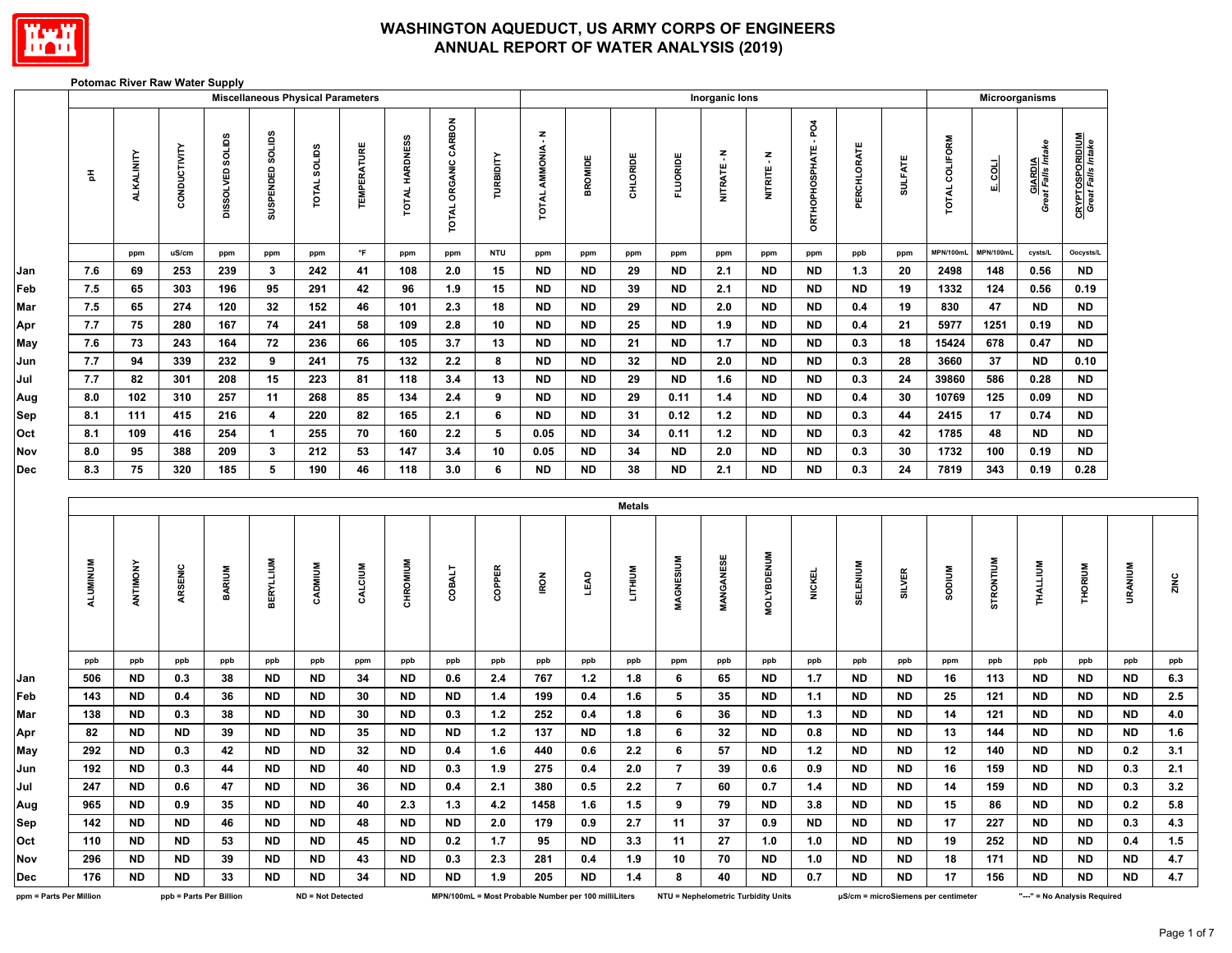

|                                                                                                                                                                                                                                                                                                                                                                                                                                                                                                                                                                                                                                                                                                                      | <b>Metals</b><br>Inorganic lons |                 |                                                      |                 |                     |                 |                      |             |                |                 |                  |            |               |                         |                 |           |                        |                 |            |                         |                 |            |                |                 |                        |                   |                 |                              |                        |               |            |                        |                        |                 |                 |                        |
|----------------------------------------------------------------------------------------------------------------------------------------------------------------------------------------------------------------------------------------------------------------------------------------------------------------------------------------------------------------------------------------------------------------------------------------------------------------------------------------------------------------------------------------------------------------------------------------------------------------------------------------------------------------------------------------------------------------------|---------------------------------|-----------------|------------------------------------------------------|-----------------|---------------------|-----------------|----------------------|-------------|----------------|-----------------|------------------|------------|---------------|-------------------------|-----------------|-----------|------------------------|-----------------|------------|-------------------------|-----------------|------------|----------------|-----------------|------------------------|-------------------|-----------------|------------------------------|------------------------|---------------|------------|------------------------|------------------------|-----------------|-----------------|------------------------|
|                                                                                                                                                                                                                                                                                                                                                                                                                                                                                                                                                                                                                                                                                                                      | TOTAL AMMONIA - N               | BROMIDE         | <b>CHLORIDE</b>                                      | <b>FLUORIDE</b> | Ŧ<br><b>NITRATE</b> | NITRITE - N     | 54<br>ORTHOPHOSPHATE | PERCHLORATE | <b>SULFATE</b> | <b>ALUMINUM</b> | ANTIMONY         | ARSENIC    | <b>BARIUM</b> | <b>BERYLLIUM</b>        | CADMIUM         | CALCIUM   | CHROMIUM               | <b>COBALT</b>   | COPPER     | RON                     | <b>LEAD</b>     | LITHIUM    | MAGNESIUM      | MANGANESE       | <b>MERCURY</b>         | <b>MOLYBDENUM</b> | <b>NICKEL</b>   | <b>SELENIUM</b>              | <b>SILVER</b>          | <b>MUIDOS</b> | STRONTIUM  | THALLIUM               | THORIUM                | <b>URANIUM</b>  | VANADIUM        | ZINC                   |
| EPA MCL*                                                                                                                                                                                                                                                                                                                                                                                                                                                                                                                                                                                                                                                                                                             |                                 |                 |                                                      | $\overline{4}$  | 10                  | $\mathbf{1}$    |                      |             |                |                 | 6                | 10         | 2000          | $\overline{4}$          | 5               |           | 100                    |                 |            |                         |                 |            |                |                 | $\overline{2}$         |                   |                 | 50                           |                        |               |            | $\overline{2}$         |                        | 30              |                 |                        |
| Units                                                                                                                                                                                                                                                                                                                                                                                                                                                                                                                                                                                                                                                                                                                | ppm                             | ppm             | ppm                                                  | ppm             | ppm                 | ppm             | ppm                  | ppb         | ppm            | ppb             | ppb              | ppb        | ppb           | ppb                     | ppb             | ppm       | ppb                    | ppb             | ppb        | ppb                     | ppb             | ppb        | ppm            | ppb             | ppb                    | ppb               | ppb             | ppb                          | ppb                    | ppm           | ppb        | ppb                    | ppb                    | ppb             | ppb             | ppb                    |
| Dalecarlia Water Treatment Plant Finished Water<br>19<br><b>ND</b><br><b>ND</b><br><b>ND</b><br><b>ND</b><br><b>ND</b><br><b>ND</b><br><b>ND</b><br><b>ND</b><br>24<br>100<br><b>ND</b><br><b>ND</b><br><b>ND</b><br><b>ND</b><br>27<br>0.6<br>2.1<br><b>ND</b><br>2.3<br>0.7<br>32<br><b>ND</b><br><b>ND</b><br>29<br><b>ND</b><br><b>ND</b><br>34<br>0.7<br>1.1<br>6<br>0.8<br>0.6<br>Jan<br>0.8<br>23<br><b>ND</b><br>47<br>33<br><b>ND</b><br>35<br><b>ND</b><br><b>ND</b><br><b>ND</b><br>0.8<br><b>ND</b><br><b>ND</b><br>0.7<br><b>ND</b><br><b>ND</b><br>129<br><b>ND</b><br><b>ND</b><br>Feb<br>0.6<br>0.6<br>2.1<br>ND<br>2.4<br>0.6<br>21<br>ND.<br>33<br><b>ND</b><br>ND<br>0.9<br><b>ND</b><br>1.1<br>6 |                                 |                 |                                                      |                 |                     |                 |                      |             |                |                 |                  |            |               |                         |                 | <b>ND</b> | 0.5                    |                 |            |                         |                 |            |                |                 |                        |                   |                 |                              |                        |               |            |                        |                        |                 |                 |                        |
|                                                                                                                                                                                                                                                                                                                                                                                                                                                                                                                                                                                                                                                                                                                      |                                 |                 |                                                      |                 |                     |                 |                      |             |                |                 |                  |            |               |                         |                 |           |                        |                 |            |                         |                 |            |                |                 |                        |                   |                 |                              |                        |               |            |                        |                        | <b>ND</b>       | <b>ND</b>       | 0.7                    |
| Mar                                                                                                                                                                                                                                                                                                                                                                                                                                                                                                                                                                                                                                                                                                                  | 0.6                             | <b>ND</b>       | 36                                                   | 0.6             | 1.9                 | <b>ND</b>       | 2.4                  | 0.5         | 31             | 16              | <b>ND</b>        | ND         | 32            | ND                      | <b>ND</b>       | 33        | <b>ND</b>              | <b>ND</b>       | $1.2$      | ND                      | <b>ND</b>       | 1.1        | 6              | 0.7             | <b>ND</b>              | <b>ND</b>         | 0.7             | <b>ND</b>                    | <b>ND</b>              | 22            | 112        | <b>ND</b>              | <b>ND</b>              | <b>ND</b>       | <b>ND</b>       | 0.6                    |
| Apr                                                                                                                                                                                                                                                                                                                                                                                                                                                                                                                                                                                                                                                                                                                  | <b>ND</b>                       | <b>ND</b>       | 30                                                   | 0.7             | 1.9                 | <b>ND</b>       | 2.3                  | 0.3         | 33             | 22              | ND.              | ND         | 35            | <b>ND</b>               | ND              | 37        | <b>ND</b>              | <b>ND</b>       | 0.8        | <b>ND</b>               | <b>ND</b>       | 1.1        | 6              | 0.5             | <b>ND</b>              | <b>ND</b>         | 0.5             | <b>ND</b>                    | <b>ND</b>              | 18            | 132        | <b>ND</b>              | <b>ND</b>              | <b>ND</b>       | <b>ND</b>       | 0.5                    |
| May                                                                                                                                                                                                                                                                                                                                                                                                                                                                                                                                                                                                                                                                                                                  | 0.6                             | <b>ND</b>       | 27                                                   | 0.7             | 1.7                 | ND              | 2.3                  | 0.2         | 32             | 25              | ND               | <b>ND</b>  | 36            | ND.                     | <b>ND</b>       | 36        | ND                     | ND              | 0.8        | ND                      | ND              | 1.3        | 5              | 0.5             | ND                     | <b>ND</b>         | ND              | <b>ND</b>                    | <b>ND</b>              | 18            | 132        | <b>ND</b>              | <b>ND</b>              | <b>ND</b>       | <b>ND</b>       | <b>ND</b>              |
| Jun                                                                                                                                                                                                                                                                                                                                                                                                                                                                                                                                                                                                                                                                                                                  | 0.7                             | <b>ND</b>       | 36                                                   | 0.7             | 2.0                 | <b>ND</b>       | 2.4                  | 0.3         | 37             | 31              | ND               | 0.2        | 40            | <b>ND</b>               | <b>ND</b>       | 39        | <b>ND</b>              | <b>ND</b>       | 1.1        | <b>ND</b>               | <b>ND</b>       | 1.4        | $\overline{7}$ | 0.9             | <b>ND</b>              | 0.5               | 0.5             | <b>ND</b>                    | <b>ND</b>              | 24            | 148        | <b>ND</b>              | <b>ND</b>              | <b>ND</b>       | 0.5             | <b>ND</b>              |
| Jul                                                                                                                                                                                                                                                                                                                                                                                                                                                                                                                                                                                                                                                                                                                  | 0.8                             | <b>ND</b>       | 32                                                   | 0.8             | 1.5                 | <b>ND</b>       | 2.4                  | 0.4         | 41             | 53              | <b>ND</b>        | 0.2        | 43            | ND                      | ND              | 38        | <b>ND</b>              | <b>ND</b>       | 1.0        | <b>ND</b>               | <b>ND</b>       | 1.7        | 6              | 1.1             | <b>ND</b>              | 0.8               | <b>ND</b>       | <b>ND</b>                    | <b>ND</b>              | 20            | 177        | <b>ND</b>              | <b>ND</b>              | <b>ND</b>       | 0.6             | <b>ND</b>              |
| Aug                                                                                                                                                                                                                                                                                                                                                                                                                                                                                                                                                                                                                                                                                                                  | 0.8                             | <b>ND</b>       | 36                                                   | 0.8             | 1.4                 | <b>ND</b>       | 2.4                  | 0.4         | 46             | 58              | ND.              | 0.3        | 43            | ND.                     | ND              | 46        | <b>ND</b>              | ND              | 1.0        | ND                      | ND              | 1.7        | 9              | 1.0             | ND                     | 0.9               | 0.6             | <b>ND</b>                    | <b>ND</b>              | 22            | 189        | <b>ND</b>              | <b>ND</b>              | <b>ND</b>       | 0.6             | <b>ND</b>              |
| Sep                                                                                                                                                                                                                                                                                                                                                                                                                                                                                                                                                                                                                                                                                                                  | 0.8                             | <b>ND</b>       | 37                                                   | 0.7             | $1.2$               | <b>ND</b>       | 2.4                  | 0.3         | 54             | 81              | <b>ND</b>        | <b>ND</b>  | 42            | <b>ND</b>               | <b>ND</b>       | 50        | <b>ND</b>              | <b>ND</b>       | 1.0        | <b>ND</b>               | <b>ND</b>       | 1.8        | 11             | 1.0             | <b>ND</b>              | 0.9               | 0.6             | <b>ND</b>                    | <b>ND</b>              | 23            | 222        | <b>ND</b>              | <b>ND</b>              | <b>ND</b>       | <b>ND</b>       | <b>ND</b>              |
| Oct                                                                                                                                                                                                                                                                                                                                                                                                                                                                                                                                                                                                                                                                                                                  | 0.9                             | <b>ND</b>       | 41                                                   | 0.7             | 1.1                 | <b>ND</b>       | 2.4                  | 0.3         | 57             | 106             | <b>ND</b>        | 0.3        | 50            | <b>ND</b>               | ND              | 46        | <b>ND</b>              | <b>ND</b>       | 1.2        | ND                      | ND              | 2.7        | 12             | 1.0             | <b>ND</b>              | 1.0               | 0.8             | <b>ND</b>                    | ND                     | 26            | 252        | <b>ND</b>              | <b>ND</b>              | 0.2             | 0.5             | <b>ND</b>              |
| Nov                                                                                                                                                                                                                                                                                                                                                                                                                                                                                                                                                                                                                                                                                                                  | 0.8                             | <b>ND</b>       | 35                                                   | 0.7             | 1.8                 | <b>ND</b>       | 2.4                  | 0.2         | 46             | 23              | ND               | <b>ND</b>  | 32            | <b>ND</b>               | ND              | 42        | <b>ND</b>              | ND              | 1.5        | ND                      | ND              | 1.6        | 9              | 0.7             | <b>ND</b>              | 0.6               | 0.7             | <b>ND</b>                    | ND                     | 20            | 132        | <b>ND</b>              | ND                     | <b>ND</b>       | <b>ND</b>       | <b>ND</b>              |
| Dec                                                                                                                                                                                                                                                                                                                                                                                                                                                                                                                                                                                                                                                                                                                  | 0.9                             | <b>ND</b>       | 37                                                   | 0.6             | 2.0                 | <b>ND</b>       | 2.4                  | 0.3         | 43             | 21              | <b>ND</b>        | <b>ND</b>  | 32            | <b>ND</b>               | <b>ND</b>       | 40        | <b>ND</b>              | <b>ND</b>       | 1.3        | <b>ND</b>               | <b>ND</b>       | 1.3        | 9              | 0.7             | <b>ND</b>              | 0.6               | 0.5             | <b>ND</b>                    | <b>ND</b>              | 21            | 187        | <b>ND</b>              | <b>ND</b>              | <b>ND</b>       | <b>ND</b>       | 1.0                    |
|                                                                                                                                                                                                                                                                                                                                                                                                                                                                                                                                                                                                                                                                                                                      |                                 |                 | <b>McMillan Water Treatment Plant Finished Water</b> |                 |                     |                 |                      |             |                |                 |                  |            |               |                         |                 |           |                        |                 |            |                         |                 |            |                |                 |                        |                   |                 |                              |                        |               |            |                        |                        |                 |                 |                        |
| Jan                                                                                                                                                                                                                                                                                                                                                                                                                                                                                                                                                                                                                                                                                                                  | 0.8                             | <b>ND</b>       | 26                                                   | 0.7             | 2.1                 | <b>ND</b>       | 2.4                  | 0.4         | 33             | 15              | <b>ND</b>        | <b>ND</b>  | 29            | <b>ND</b>               | <b>ND</b>       | 28        | <b>ND</b>              | <b>ND</b>       | 3.5        | <b>ND</b>               | <b>ND</b>       | 1.2        | 6              | <b>ND</b>       | <b>ND</b>              | <b>ND</b>         | 0.7             | <b>ND</b>                    | <b>ND</b>              | 20            | 96         | <b>ND</b>              | <b>ND</b>              | <b>ND</b>       | <b>ND</b>       | 0.5                    |
| Feb                                                                                                                                                                                                                                                                                                                                                                                                                                                                                                                                                                                                                                                                                                                  | 0.6                             | <b>ND</b>       | 42                                                   | 0.7             | 2.2                 | ND              | 2.4                  | 0.6         | 33             | 18              | ND.              | ND         | 31            | ND.                     | ND.             | 29        | <b>ND</b>              | <b>ND</b>       | 2.8        | ND.                     | <b>ND</b>       | 1.3        | 6              | 0.2             | <b>ND</b>              | <b>ND</b>         | 0.8             | <b>ND</b>                    | ND                     | 27            | 109        | <b>ND</b>              | <b>ND</b>              | <b>ND</b>       | <b>ND</b>       | 0.8                    |
| Mar                                                                                                                                                                                                                                                                                                                                                                                                                                                                                                                                                                                                                                                                                                                  | 0.6                             | ND              | 37                                                   | 0.7             | 1.8                 | ND              | 2.5                  | 0.6         | 32             | 14              | ND.              | ND.        | 30            | ND.                     | ND              | 28        | <b>ND</b>              | ND              | 2.3        | ND                      | ND              | 1.1        | 6              | ND              | <b>ND</b>              | ND                | 0.6             | <b>ND</b>                    | <b>ND</b>              | 22            | 106        | <b>ND</b>              | <b>ND</b>              | <b>ND</b>       | <b>ND</b>       | 0.7                    |
| Apr                                                                                                                                                                                                                                                                                                                                                                                                                                                                                                                                                                                                                                                                                                                  | <b>ND</b>                       | <b>ND</b>       | 32                                                   | 0.7             | 1.8                 | <b>ND</b>       | 2.4                  | 0.5         | 34             | 17              | <b>ND</b>        | <b>ND</b>  | 31            | <b>ND</b>               | <b>ND</b>       | 29        | <b>ND</b>              | <b>ND</b>       | 2.5        | ND.                     | <b>ND</b>       | 1.0        | 6              | <b>ND</b>       | <b>ND</b>              | <b>ND</b>         | <b>ND</b>       | <b>ND</b>                    | <b>ND</b>              | 19            | 108        | <b>ND</b>              | <b>ND</b>              | <b>ND</b>       | <b>ND</b>       | $1.2$                  |
| May                                                                                                                                                                                                                                                                                                                                                                                                                                                                                                                                                                                                                                                                                                                  | 0.6                             | <b>ND</b>       | 27                                                   | 0.7             | 1.6                 | <b>ND</b>       | 2.4                  | 0.3         | 35             | 29              | ND.              | <b>ND</b>  | 34            | ND                      | ND              | 29        | <b>ND</b>              | <b>ND</b>       | 6.1        | <b>ND</b>               | <b>ND</b>       | 1.5        | 4              | <b>ND</b>       | <b>ND</b>              | <b>ND</b>         | <b>ND</b>       | <b>ND</b>                    | ND                     | 18            | 118        | <b>ND</b>              | <b>ND</b>              | <b>ND</b>       | <b>ND</b>       | <b>ND</b>              |
| Jun                                                                                                                                                                                                                                                                                                                                                                                                                                                                                                                                                                                                                                                                                                                  | 0.7                             | ND              | 37                                                   | 0.8             | 1.8                 | ND              | 2.4                  | 0.8         | 38             | 55              | ND.              | ND.        | 41            | ND.                     | ND              | 36        | <b>ND</b>              | ND              | 7.6        | ND                      | ND              | 1.3        | $\overline{7}$ | 0.5             | ND                     | ND                | ND              | <b>ND</b>                    | <b>ND</b>              | 20            | 152        | <b>ND</b>              | <b>ND</b>              | <b>ND</b>       | <b>ND</b>       | <b>ND</b>              |
| Jul                                                                                                                                                                                                                                                                                                                                                                                                                                                                                                                                                                                                                                                                                                                  | 0.8                             | <b>ND</b>       | 34                                                   | 0.7             | 1.5                 | <b>ND</b>       | 2.4                  | 0.4         | 42             | 55              | <b>ND</b>        | <b>ND</b>  | 41            | <b>ND</b>               | <b>ND</b>       | 27        | <b>ND</b>              | <b>ND</b>       | 6.9        | <b>ND</b>               | <b>ND</b>       | 1.6        | $\overline{7}$ | 0.3             | <b>ND</b>              | 0.7               | <b>ND</b>       | <b>ND</b>                    | <b>ND</b>              | 20            | 165        | <b>ND</b>              | <b>ND</b>              | <b>ND</b>       | <b>ND</b>       | <b>ND</b>              |
| Aug                                                                                                                                                                                                                                                                                                                                                                                                                                                                                                                                                                                                                                                                                                                  | 0.9                             | <b>ND</b>       | 35                                                   | 0.7             | $1.3$               | <b>ND</b>       | 2.4<br>2.3           | 0.3         | 48             | 54<br>52        | <b>ND</b>        | 0.2        | 41            | <b>ND</b>               | <b>ND</b>       | 37        | <b>ND</b>              | <b>ND</b>       | 6.8        | <b>ND</b>               | <b>ND</b>       | 1.3        | 9              | 0.2             | <b>ND</b>              | 0.8               | <b>ND</b>       | <b>ND</b>                    | <b>ND</b>              | 21            | 189        | <b>ND</b><br><b>ND</b> | <b>ND</b>              | <b>ND</b>       | <b>ND</b>       | <b>ND</b><br><b>ND</b> |
| Sep<br>Oct                                                                                                                                                                                                                                                                                                                                                                                                                                                                                                                                                                                                                                                                                                           | 0.8<br>0.8                      | ND<br><b>ND</b> | 38<br>40                                             | 0.8<br>0.7      | 1.3<br>1.0          | ND<br><b>ND</b> | 2.4                  | 0.4<br>0.3  | 54<br>59       | 83              | ND.<br><b>ND</b> | ND.<br>0.3 | 40<br>47      | ND.<br><b>ND</b>        | ND<br><b>ND</b> | 45<br>44  | <b>ND</b><br><b>ND</b> | ND<br><b>ND</b> | 6.4<br>8.0 | ND<br><b>ND</b>         | ND<br><b>ND</b> | 1.5<br>2.1 | 10<br>13       | ND<br><b>ND</b> | <b>ND</b><br><b>ND</b> | 0.8<br>1.0        | ND<br><b>ND</b> | <b>ND</b><br><b>ND</b>       | <b>ND</b><br><b>ND</b> | 22<br>24      | 210<br>244 | <b>ND</b>              | <b>ND</b><br><b>ND</b> | ND<br><b>ND</b> | ND<br><b>ND</b> | <b>ND</b>              |
| Nov                                                                                                                                                                                                                                                                                                                                                                                                                                                                                                                                                                                                                                                                                                                  | 0.8                             | <b>ND</b>       | 37                                                   | 0.7             | 1.7                 | <b>ND</b>       | 2.5                  | 0.2         | 48             | 37              | <b>ND</b>        | <b>ND</b>  | 38            | <b>ND</b>               | <b>ND</b>       | 38        | <b>ND</b>              | <b>ND</b>       | 12.5       | <b>ND</b>               | <b>ND</b>       | 2.2        | 9              | <b>ND</b>       | <b>ND</b>              | 0.8               | 0.7             | <b>ND</b>                    | <b>ND</b>              | 23            | 186        | <b>ND</b>              | <b>ND</b>              | <b>ND</b>       | <b>ND</b>       | <b>ND</b>              |
| Dec                                                                                                                                                                                                                                                                                                                                                                                                                                                                                                                                                                                                                                                                                                                  | 0.8                             | <b>ND</b>       | 40                                                   | 0.6             | 1.9                 | <b>ND</b>       | 2.5                  | 0.4         | 43             | 16              | <b>ND</b>        | <b>ND</b>  | 32            | ND.                     | ND              | 30        | <b>ND</b>              | ND              | 9.5        | ND                      | ND              | 1.4        | 9              | ND              | ND                     | 0.6               | 0.5             | <b>ND</b>                    | <b>ND</b>              | ${\bf 24}$    | 183        | <b>ND</b>              | <b>ND</b>              | <b>ND</b>       | <b>ND</b>       | 0.7                    |
| *EPA MCL = Environmental Protection Agency's Maximum Contaminant Level for regulated parameters                                                                                                                                                                                                                                                                                                                                                                                                                                                                                                                                                                                                                      |                                 |                 |                                                      |                 |                     |                 |                      |             |                |                 |                  |            |               | ppm = Parts Per Million |                 |           |                        |                 |            | ppb = Parts Per Billion |                 |            |                |                 | ND = Not Detected      |                   |                 | "---" = No Analysis Required |                        |               |            |                        |                        |                 |                 |                        |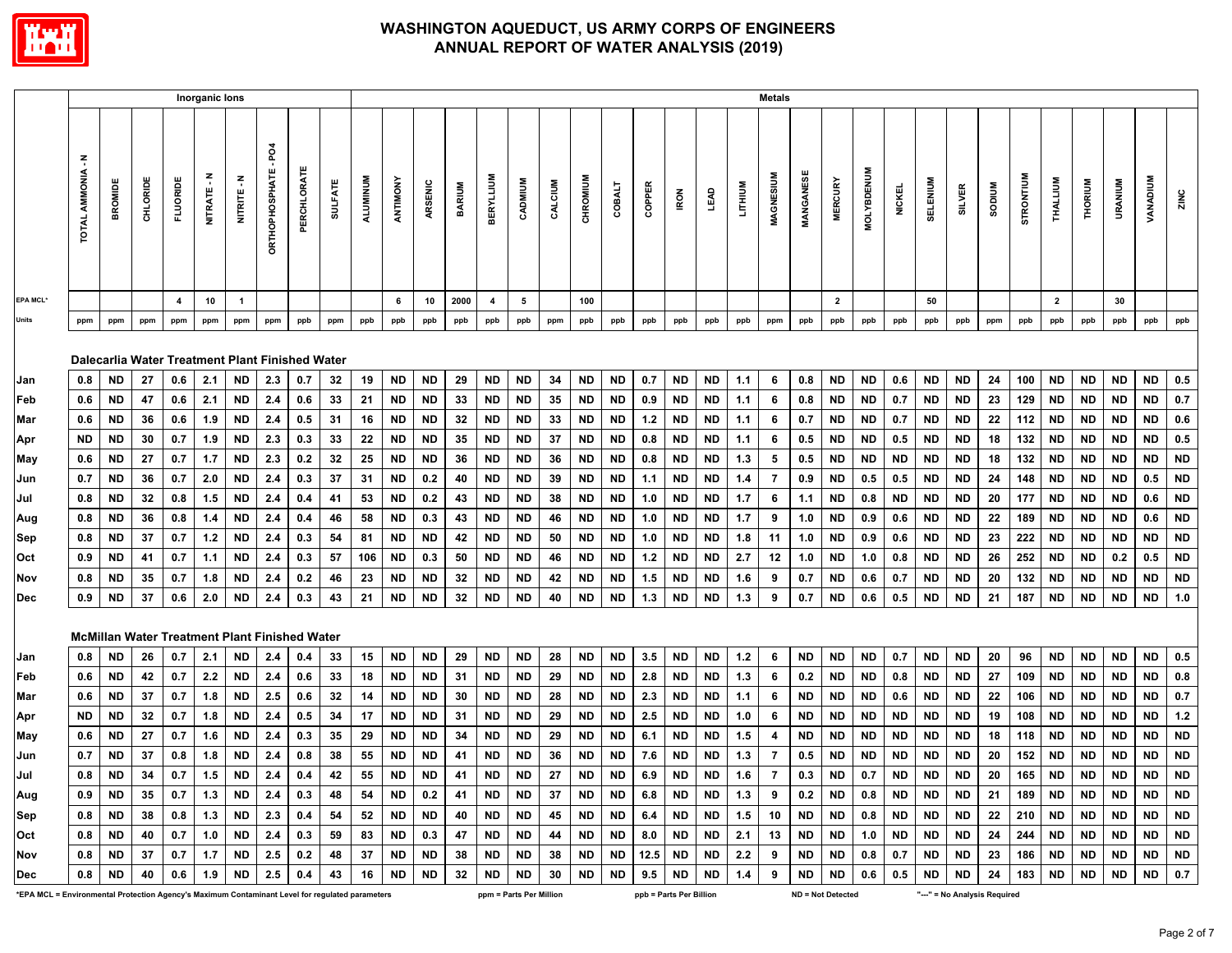

| <b>Miscellaneous Physical Parameters</b><br>Microorganisms<br><b>Haloacetic Acids (HAAs)</b><br><b>Trihalomethanes (THMs)</b><br><b>Volatile Organic Compounds (VOCs)</b> |            |                   |                                                      |                     |            |                |                      |                        |                        |                                                 |                                 |                   |                                  |                          |                                 |                             |                          |                          |                        |                          |                   |                             |                      |                        |                       |                        |                        |                           |                        |                        |                        |                       |                        |                              |              |                         |                        |                        |                       |                   |                        |
|---------------------------------------------------------------------------------------------------------------------------------------------------------------------------|------------|-------------------|------------------------------------------------------|---------------------|------------|----------------|----------------------|------------------------|------------------------|-------------------------------------------------|---------------------------------|-------------------|----------------------------------|--------------------------|---------------------------------|-----------------------------|--------------------------|--------------------------|------------------------|--------------------------|-------------------|-----------------------------|----------------------|------------------------|-----------------------|------------------------|------------------------|---------------------------|------------------------|------------------------|------------------------|-----------------------|------------------------|------------------------------|--------------|-------------------------|------------------------|------------------------|-----------------------|-------------------|------------------------|
|                                                                                                                                                                           | 玉          | <b>ALKALINITY</b> | CONDUCTIVITY                                         | <b>TEMPERATURE</b>  | CHLORINE   | TOTAL HARDNESS | TOTAL ORGANIC CARBON | TOTAL DISSOLVED SOLIDS | TOTAL SUSPENDED SOLIDS | (Aver<br><b>TURBIDITY</b>                       | tive)<br>TOTAL COLIFORM (% posi | COLI (% positive) | <b>HETEROTROPHIC PLATE COUNT</b> | DIBROMOACETIC ACID       | DICHLOROACETIC ACID             | <b>MONOBROMOACETIC ACID</b> | MONOCHLOROACETIC ACID    | TRICHLOROACETIC ACID     | TOTAL HALOACETIC ACIDS | BROMOCHLOROACETIC ACID   | <b>CHLOROFORM</b> | <b>BROMODICHLOROMETHANE</b> | CHLORODIBROMOMETHANE | <b>BROMOFORM</b>       | TOTAL TRIHALOMETHANES | <b>BENZENE</b>         | <b>BROMOBENZENE</b>    | <b>BROMOCHLOROMETHANE</b> | <b>BROMOMETHANE</b>    | tert-BUTYLBENZENE      | sec-BUTYLBENZENE       | n-BUTYLBENZENE        | CARBON TETRACHLORIDE   | CHLOROBENZENE                | CHLOROETHANE | CHLOROMETHANE           | 2-CHLOROTOLUENE        | 4-CHLOROTOLUENE        | <b>DIBROMOMETHANE</b> | 3-DICHLOROBENZENE | 1,4-DICHLOROBENZENE    |
| EPA MCL*                                                                                                                                                                  |            |                   |                                                      |                     |            |                |                      |                        |                        |                                                 |                                 |                   |                                  |                          |                                 |                             |                          |                          |                        |                          |                   |                             |                      |                        |                       | 5                      |                        |                           |                        |                        |                        |                       | 5                      | 100                          |              |                         |                        |                        |                       |                   | 75                     |
| Units                                                                                                                                                                     |            | ppm               | uS/cm                                                | $^\circ \mathsf{F}$ | ppm        | ppm            | ppm                  | ppm                    | ppm                    | <b>NTU</b>                                      | $% +$                           | $% +$             | CFU/mL                           | ppb                      | ppb                             | ppb                         | ppb                      | ppb                      | ppb                    | ppb                      | ppb               | ppb                         | ppb                  | ppb                    | ppb                   | ppb                    | ppb                    | ppb                       | ppb                    | ppb                    | ppb                    | ppb                   | ppb                    | ppb                          | ppb          | ppb                     | ppb                    | ppb                    | ppb                   | ppb               | ppb                    |
|                                                                                                                                                                           |            |                   | 277                                                  |                     |            |                |                      |                        |                        | Dalecarlia Water Treatment Plant Finished Water |                                 | 0.0               |                                  |                          |                                 |                             |                          |                          |                        |                          |                   |                             |                      |                        |                       |                        |                        |                           |                        |                        |                        |                       |                        |                              | <b>ND</b>    |                         |                        |                        | <b>ND</b>             | <b>ND</b>         |                        |
| Jan                                                                                                                                                                       | 7.7<br>7.7 | 66<br>65          | 356                                                  | 45<br>44            | 3.7<br>3.6 | 109<br>109     | $1.2$<br>$1.2$       | 204<br>181             | <b>ND</b><br><b>ND</b> | 0.02<br>0.02                                    | 0.0<br>0.0                      | 0.0               | $<$ 1<br>$<$ 1                   | ---<br><b>ND</b>         | ---                             | ---<br><b>ND</b>            | ---<br><b>ND</b>         | ---<br>3.6               | ---<br>8               | ---<br>1.7               | 5.0<br>5.2        | 3.4<br>3.7                  | 1.1<br>1.3           | <b>ND</b><br><b>ND</b> | 10<br>10              | <b>ND</b><br><b>ND</b> | <b>ND</b><br><b>ND</b> | <b>ND</b><br><b>ND</b>    | <b>ND</b><br><b>ND</b> | <b>ND</b><br><b>ND</b> | <b>ND</b><br><b>ND</b> | $\sf ND$<br><b>ND</b> | <b>ND</b><br><b>ND</b> | <b>ND</b><br><b>ND</b>       | <b>ND</b>    | ${\sf ND}$<br><b>ND</b> | <b>ND</b><br><b>ND</b> | <b>ND</b><br><b>ND</b> | <b>ND</b>             | <b>ND</b>         | <b>ND</b>              |
| Feb                                                                                                                                                                       | 7.7        | 61                | 321                                                  | 50                  | 3.6        | 106            | $1.3$                | 173                    |                        | ND 0.02                                         | 0.0                             | 0.0               | $<$ 1                            | $\hspace{0.05cm} \ldots$ | 4.3<br>$\overline{\phantom{a}}$ | ---                         | ---                      | $\hspace{0.05cm} \ldots$ | ---                    | $\overline{\phantom{a}}$ | 7.8               | 3.6                         | 1.1                  | <b>ND</b>              | 12                    | <b>ND</b>              | <b>ND</b>              | <b>ND</b>                 | <b>ND</b>              | <b>ND</b>              | <b>ND</b>              | <b>ND</b>             | <b>ND</b>              | <b>ND</b>                    | <b>ND</b>    | <b>ND</b>               | <b>ND</b>              | <b>ND</b>              | <b>ND</b>             | <b>ND</b>         | <b>ND</b><br><b>ND</b> |
| Mar<br>Apr                                                                                                                                                                | 7.7        | 71                | 327                                                  | 62                  | 3.2        | 116            | $1.7$                | 197                    | 1                      | 0.02                                            | 0.8                             | 0.0               | $\leq$ 1                         | ---                      |                                 | ---                         | ---                      | ---                      |                        | ---                      | 18.0              | 8.4                         | 2.3                  | <b>ND</b>              | 29                    | <b>ND</b>              | <b>ND</b>              | <b>ND</b>                 | <b>ND</b>              | <b>ND</b>              | <b>ND</b>              | <b>ND</b>             | <b>ND</b>              | <b>ND</b>                    | <b>ND</b>    | <b>ND</b>               | <b>ND</b>              | <b>ND</b>              | <b>ND</b>             | <b>ND</b>         | <b>ND</b>              |
| May                                                                                                                                                                       | 7.7        | 69                | 285                                                  | 69                  | 3.6        | 107            | 1.7                  | 214                    |                        | ND 0.02                                         | 0.0                             | $0.0\,$           | $<$ 1                            | <b>ND</b>                | ---<br>12.3                     | <b>ND</b>                   | 1.4                      | 15.1                     | ---<br>29              | 1.8                      | 24.0              | 5.5                         | 0.7                  | <b>ND</b>              | 30                    | <b>ND</b>              | <b>ND</b>              | <b>ND</b>                 | <b>ND</b>              | <b>ND</b>              | <b>ND</b>              | <b>ND</b>             | <b>ND</b>              | <b>ND</b>                    | <b>ND</b>    | <b>ND</b>               | <b>ND</b>              | <b>ND</b>              | <b>ND</b>             | <b>ND</b>         | <b>ND</b>              |
| Jun                                                                                                                                                                       | 7.7        | 88                | 357                                                  | 77                  | 3.8        | 125            | 1.5                  | 265                    |                        | 3   0.02                                        | 0.0                             | 0.0               | $\overline{2}$                   | ---                      | $\overline{\phantom{a}}$        | ---                         | ---                      | $\overline{\phantom{a}}$ | ---                    | $\overline{\phantom{a}}$ | 23.0              | 9.2                         | 2.1                  | 0.5                    | 35                    | <b>ND</b>              | <b>ND</b>              | <b>ND</b>                 | <b>ND</b>              | <b>ND</b>              | <b>ND</b>              | <b>ND</b>             | <b>ND</b>              | <b>ND</b>                    | <b>ND</b>    | <b>ND</b>               | <b>ND</b>              | <b>ND</b>              | <b>ND</b>             | <b>ND</b>         | <b>ND</b>              |
| Jul                                                                                                                                                                       | 7.7        | 82                | 336                                                  | 83                  | 3.8        | 122            | 1.8                  | 227                    | <b>ND</b>              | 0.03                                            | 0.0                             | $0.0\,$           | $\mathbf{2}$                     | ---                      |                                 | ---                         |                          |                          |                        | $\overline{\phantom{a}}$ | 46.0              | 14.0                        | 3.3                  | <b>ND</b>              | 63                    | <b>ND</b>              | <b>ND</b>              | <b>ND</b>                 | <b>ND</b>              | <b>ND</b>              | <b>ND</b>              | <b>ND</b>             | <b>ND</b>              | <b>ND</b>                    | <b>ND</b>    | <b>ND</b>               | <b>ND</b>              | <b>ND</b>              | <b>ND</b>             | <b>ND</b>         | <b>ND</b>              |
| Aug                                                                                                                                                                       | 7.7        | 96                | 381                                                  | 82                  | 3.8        | 151            | 1.8                  | 288                    | 4                      | 0.03                                            | 0.0                             | 0.0               | 4                                | <b>ND</b>                | 12.7                            | <b>ND</b>                   |                          | $1.6$ 13.2               | 28                     | 4.4                      | 29.0              | 14.0                        | 4.1                  | <b>ND</b>              | 47                    | <b>ND</b>              | <b>ND</b>              | <b>ND</b>                 | <b>ND</b>              | <b>ND</b>              | <b>ND</b>              | <b>ND</b>             | <b>ND</b>              | <b>ND</b>                    | <b>ND</b>    | <b>ND</b>               | <b>ND</b>              | <b>ND</b>              | <b>ND</b>             | <b>ND</b>         | <b>ND</b>              |
| Sep                                                                                                                                                                       | 7.7        | 103               | 447                                                  | 78                  | 3.7        | 168            | 1.6                  | 246                    |                        | ND 0.03                                         | 0.0                             | 0.0               | $\mathbf{3}$                     | ---                      | ---                             | ---                         | ---                      | $\overline{\phantom{a}}$ | ---                    | ---                      | 19.0              | 11.0                        | 3.5                  | <b>ND</b>              | 34                    | <b>ND</b>              | <b>ND</b>              | <b>ND</b>                 | <b>ND</b>              | <b>ND</b>              | <b>ND</b>              | <b>ND</b>             | <b>ND</b>              | <b>ND</b>                    | <b>ND</b>    | <b>ND</b>               | <b>ND</b>              | <b>ND</b>              | <b>ND</b>             | <b>ND</b>         | <b>ND</b>              |
| Oct                                                                                                                                                                       | 7.7        | 103               | 459                                                  | 68                  | 3.8        | 166            | 1.6                  | 269                    | 4                      | 0.02                                            | 0.0                             | $0.0\,$           | $\mathbf{3}$                     | ---                      | $\overline{\phantom{a}}$        | ---                         | ---                      | ---                      | ---                    | ---                      | 12.5              | 9.7                         | 3.9                  | <b>ND</b>              | 27                    | <b>ND</b>              | <b>ND</b>              | <b>ND</b>                 | <b>ND</b>              | <b>ND</b>              | <b>ND</b>              | <b>ND</b>             | <b>ND</b>              | <b>ND</b>                    | <b>ND</b>    | <b>ND</b>               | <b>ND</b>              | <b>ND</b>              | <b>ND</b>             | <b>ND</b>         | <b>ND</b>              |
| Nov                                                                                                                                                                       | 7.7        | 87                | 387                                                  | 54                  | 3.7        | 141            | 2.0                  | 205                    | <b>ND</b>              | 0.02                                            | 0.0                             | $0.0\,$           | $<$ 1                            | <b>ND</b>                | 13.0                            | <b>ND</b>                   | 1.6                      | 16.0                     | 31                     | 3.0                      | 17.0              | 6.8                         | 1.3                  | <b>ND</b>              | 25                    | <b>ND</b>              | <b>ND</b>              | <b>ND</b>                 | <b>ND</b>              | <b>ND</b>              | <b>ND</b>              | <b>ND</b>             | <b>ND</b>              | <b>ND</b>                    | <b>ND</b>    | <b>ND</b>               | <b>ND</b>              | <b>ND</b>              | <b>ND</b>             | <b>ND</b>         | <b>ND</b>              |
| Dec                                                                                                                                                                       | 7.7        | 73                | 372                                                  | 47                  | 3.7        | 139            | 1.8                  | 246                    |                        | ND 0.02                                         | 0.0                             | 0.0               | $<$ 1                            | $\hspace{0.05cm} \ldots$ | $\overline{\phantom{a}}$        | ---                         | ---                      | $\overline{\phantom{a}}$ | ---                    | $\overline{\phantom{a}}$ |                   | $11.0$ 5.1                  | 1.5                  | <b>ND</b>              | 18                    | <b>ND</b>              | <b>ND</b>              | <b>ND</b>                 | <b>ND</b>              | <b>ND</b>              | <b>ND</b>              | <b>ND</b>             | <b>ND</b>              | <b>ND</b>                    | <b>ND</b>    | <b>ND</b>               | <b>ND</b>              | <b>ND</b>              | <b>ND</b>             | <b>ND</b>         | <b>ND</b>              |
|                                                                                                                                                                           |            |                   | <b>McMillan Water Treatment Plant Finished Water</b> |                     |            |                |                      |                        |                        |                                                 |                                 |                   |                                  |                          |                                 |                             |                          |                          |                        |                          |                   |                             |                      |                        |                       |                        |                        |                           |                        |                        |                        |                       |                        |                              |              |                         |                        |                        |                       |                   |                        |
| Jan                                                                                                                                                                       | 7.7        | 58                | 263                                                  | 52                  | 3.7        | 103            | $1.2$                | 166                    |                        | 0.01                                            | $0.0\,$                         | 0.0               | $\mathbf{2}$                     |                          | ---                             | ---                         | ---                      | $\overline{a}$           | ---                    | $\hspace{0.05cm} \cdots$ | 4.4               | 3.1                         | $1.2$                | <b>ND</b>              | 9                     | <b>ND</b>              | <b>ND</b>              | <b>ND</b>                 | <b>ND</b>              | <b>ND</b>              | <b>ND</b>              | <b>ND</b>             | <b>ND</b>              | <b>ND</b>                    | <b>ND</b>    | <b>ND</b>               | <b>ND</b>              | <b>ND</b>              | <b>ND</b>             | <b>ND</b>         | <b>ND</b>              |
| Feb                                                                                                                                                                       | 7.7        | 59                | 341                                                  | 51                  | 3.7        | 101            | 1.1                  | 184                    | <b>ND</b>              | 0.01                                            | 0.0                             | 0.0               | 10                               | <b>ND</b>                | 4.4                             | <b>ND</b>                   | <b>ND</b>                | 3.1                      | 8                      | 1.8                      | 4.3               | 3.3                         | 1.3                  | <b>ND</b>              | 9                     | <b>ND</b>              | <b>ND</b>              | <b>ND</b>                 | <b>ND</b>              | <b>ND</b>              | <b>ND</b>              | <b>ND</b>             | <b>ND</b>              | <b>ND</b>                    | <b>ND</b>    | <b>ND</b>               | <b>ND</b>              | <b>ND</b>              | <b>ND</b>             | <b>ND</b>         | <b>ND</b>              |
| Mar                                                                                                                                                                       | 7.7        | 51                | 304                                                  | 54                  | 3.6        | 95             | $1.2$                | 174                    | 1                      | 0.01                                            | 0.0                             | 0.0               | 20                               | ---                      | $\overline{\phantom{a}}$        | ---                         | ---                      | ---                      | ---                    | $\overline{\phantom{a}}$ | 6.0               | 3.8                         | 1.5                  | <b>ND</b>              | 11                    | <b>ND</b>              | <b>ND</b>              | <b>ND</b>                 | <b>ND</b>              | <b>ND</b>              | <b>ND</b>              | <b>ND</b>             | <b>ND</b>              | <b>ND</b>                    | <b>ND</b>    | <b>ND</b>               | <b>ND</b>              | <b>ND</b>              | <b>ND</b>             | <b>ND</b>         | <b>ND</b>              |
| Apr                                                                                                                                                                       | 7.7        | 62                | 308                                                  | 65                  | 3.1        | 106            | 1.5                  | 188                    | $\mathbf{1}$           | 0.02                                            | 0.0                             | 0.0               | 5                                |                          |                                 | ---                         |                          |                          |                        | ---                      | 14.0              | 7.1                         | 2.3                  | <b>ND</b>              | 23                    | <b>ND</b>              | <b>ND</b>              | <b>ND</b>                 | <b>ND</b>              | <b>ND</b>              | <b>ND</b>              | <b>ND</b>             | <b>ND</b>              | <b>ND</b>                    | <b>ND</b>    | <b>ND</b>               | <b>ND</b>              | <b>ND</b>              | <b>ND</b>             | <b>ND</b>         | <b>ND</b>              |
| May                                                                                                                                                                       | 7.6        | 57                | 269                                                  | 71                  | 3.7        | 95             | 1.7                  | 207                    | 1                      | 0.02                                            | 0.0                             | $0.0\,$           | $<$ 1                            | <b>ND</b>                | 13.5                            | <b>ND</b>                   |                          | $1.2$ 16.5               | 31                     | 2.3                      | 30.0              | 6.5                         | 0.9                  | <b>ND</b>              | 37                    | <b>ND</b>              | <b>ND</b>              | <b>ND</b>                 | <b>ND</b>              | <b>ND</b>              | <b>ND</b>              | <b>ND</b>             | <b>ND</b>              | <b>ND</b>                    | <b>ND</b>    | <b>ND</b>               | <b>ND</b>              | <b>ND</b>              | <b>ND</b>             | <b>ND</b>         | <b>ND</b>              |
| Jun                                                                                                                                                                       | 7.7        | 77                | 340                                                  | 76                  | 3.6        | 122            | 1.4                  | 234                    | $\mathbf{3}$           | 0.04                                            | 0.0                             | 0.0               | $<$ 1                            | ---                      | ---                             | ---                         | ---                      | $\overline{\phantom{a}}$ | ---                    | ---                      | 28.0              | 9.7                         | 2.3                  | <b>ND</b>              | 40                    | <b>ND</b>              | <b>ND</b>              | <b>ND</b>                 | <b>ND</b>              | <b>ND</b>              | <b>ND</b>              | <b>ND</b>             | <b>ND</b>              | <b>ND</b>                    | <b>ND</b>    | <b>ND</b>               | <b>ND</b>              | <b>ND</b>              | <b>ND</b>             | <b>ND</b>         | <b>ND</b>              |
| Jul                                                                                                                                                                       | 7.7        | 75                | 336                                                  | 82                  | 3.7        | 119            | 1.6                  | 207                    |                        | ND 0.03                                         | 0.0                             | 0.0               | $\mathbf{1}$                     | $\overline{a}$           | ---                             | ---                         | ---                      | $\overline{a}$           | ---                    | ---                      | 28.0              | 10.0                        | 3.0                  | <b>ND</b>              | 41                    | <b>ND</b>              | <b>ND</b>              | <b>ND</b>                 | <b>ND</b>              | <b>ND</b>              | <b>ND</b>              | <b>ND</b>             | <b>ND</b>              | <b>ND</b>                    | <b>ND</b>    | <b>ND</b>               | <b>ND</b>              | <b>ND</b>              | <b>ND</b>             | <b>ND</b>         | <b>ND</b>              |
| Aug                                                                                                                                                                       | 7.7        | 84                | 348                                                  | 82                  | 3.7        | 136            | 1.7                  | 242                    | 4                      | 0.03                                            | 0.0                             | $0.0\,$           | $\mathbf{2}$                     | <b>ND</b>                | 16.7                            | <b>ND</b>                   | 1.7                      | 17.0                     | 35                     | 4.0                      | 41.0              | 13.0                        | 3.2                  | <b>ND</b>              | 57                    | <b>ND</b>              | <b>ND</b>              | <b>ND</b>                 | <b>ND</b>              | <b>ND</b>              | <b>ND</b>              | <b>ND</b>             | <b>ND</b>              | <b>ND</b>                    | <b>ND</b>    | <b>ND</b>               | <b>ND</b>              | <b>ND</b>              | <b>ND</b>             | <b>ND</b>         | <b>ND</b>              |
| Sep                                                                                                                                                                       | 7.7        | 94                | 437                                                  | 78                  | 3.8        | 158            | 1.4                  | 235                    |                        | ND 0.03                                         | 0.0                             | 0.0               | $\mathbf{2}$                     | $\overline{a}$           | $\overline{\phantom{a}}$        | $\overline{a}$              | ---                      | $\overline{\phantom{a}}$ | ---                    | $\overline{\phantom{a}}$ |                   | 26.0 13.0                   | 4.7                  | 0.6                    | 44                    | <b>ND</b>              | <b>ND</b>              | <b>ND</b>                 | <b>ND</b>              | <b>ND</b>              | <b>ND</b>              | <b>ND</b>             | <b>ND</b>              | <b>ND</b>                    | <b>ND</b>    | <b>ND</b>               | <b>ND</b>              | <b>ND</b>              | <b>ND</b>             | <b>ND</b>         | <b>ND</b>              |
| Oct                                                                                                                                                                       | 7.8        | 97                | 459                                                  | 70                  | 3.7        | 167            | 1.4                  | 255                    |                        | $2 \mid 0.02$                                   | 0.0                             | $0.0\,$           | 6                                |                          | $\overline{\phantom{a}}$        | ---                         | ---                      | ---                      | ---                    | ---                      |                   | 14.5 10.5                   | 5.0                  | 0.7                    | 31                    | <b>ND</b>              | <b>ND</b>              | <b>ND</b>                 | <b>ND</b>              | <b>ND</b>              | <b>ND</b>              | <b>ND</b>             | <b>ND</b>              | <b>ND</b>                    | <b>ND</b>    | <b>ND</b>               | <b>ND</b>              | <b>ND</b>              | <b>ND</b>             | <b>ND</b>         | <b>ND</b>              |
| Nov                                                                                                                                                                       | 7.7        | 82                | 392                                                  | 56                  | 3.7        | 140            | 1.8                  | 154                    | <b>ND</b>              | 0.01                                            | 0.0                             | $0.0\,$           | $\mathbf{1}$                     | <b>ND</b>                | 16.0                            | <b>ND</b>                   | 2.0                      | 18.0                     | 36                     | 2.7                      | 26.0              | 7.2                         | 1.0                  | <b>ND</b>              | 34                    | <b>ND</b>              | <b>ND</b>              | <b>ND</b>                 | <b>ND</b>              | <b>ND</b>              | <b>ND</b>              | <b>ND</b>             | <b>ND</b>              | <b>ND</b>                    | <b>ND</b>    | <b>ND</b>               | <b>ND</b>              | <b>ND</b>              | <b>ND</b>             | <b>ND</b>         | <b>ND</b>              |
| <b>Dec</b>                                                                                                                                                                | 7.7        | 69                | 365                                                  | 50                  |            | $3.8$   126    | 1.7                  | 229                    |                        | ND 0.01                                         | 0.0                             | 0.0               | $<$ 1                            | $\overline{a}$           | $\overline{\phantom{a}}$        | $\overline{a}$              | $\overline{\phantom{a}}$ | $\overline{a}$           | ---                    | $\overline{a}$           | 14.0              | 5.2                         | 1.3                  | <b>ND</b>              | 20                    | <b>ND</b>              | <b>ND</b>              | <b>ND</b>                 | <b>ND</b>              | ND                     | <b>ND</b>              | <b>ND</b>             | <b>ND</b>              | <b>ND</b>                    | <b>ND</b>    | <b>ND</b>               | <b>ND</b>              | <b>ND</b>              | <b>ND</b>             | <b>ND</b>         | ND                     |
| *EPA MCL = Environmental Protection Agency's Maximum Contaminant Level for regulated parameters                                                                           |            |                   |                                                      |                     |            |                |                      |                        |                        |                                                 |                                 |                   |                                  |                          |                                 |                             | ppm = Parts Per Million  |                          |                        |                          |                   | ppb = Parts Per Billion     |                      |                        |                       |                        |                        |                           | ND = Not Detected      |                        |                        |                       |                        | "---" = No Analysis Required |              |                         |                        |                        |                       |                   |                        |

**Turbidity\* = Water turbidity after filters CFU/mL = Colony Forming Units per milliLiter NTU = Nephelometric Turbidity Units μS/cm = microSiemens per centimeter**

Page 3 of 7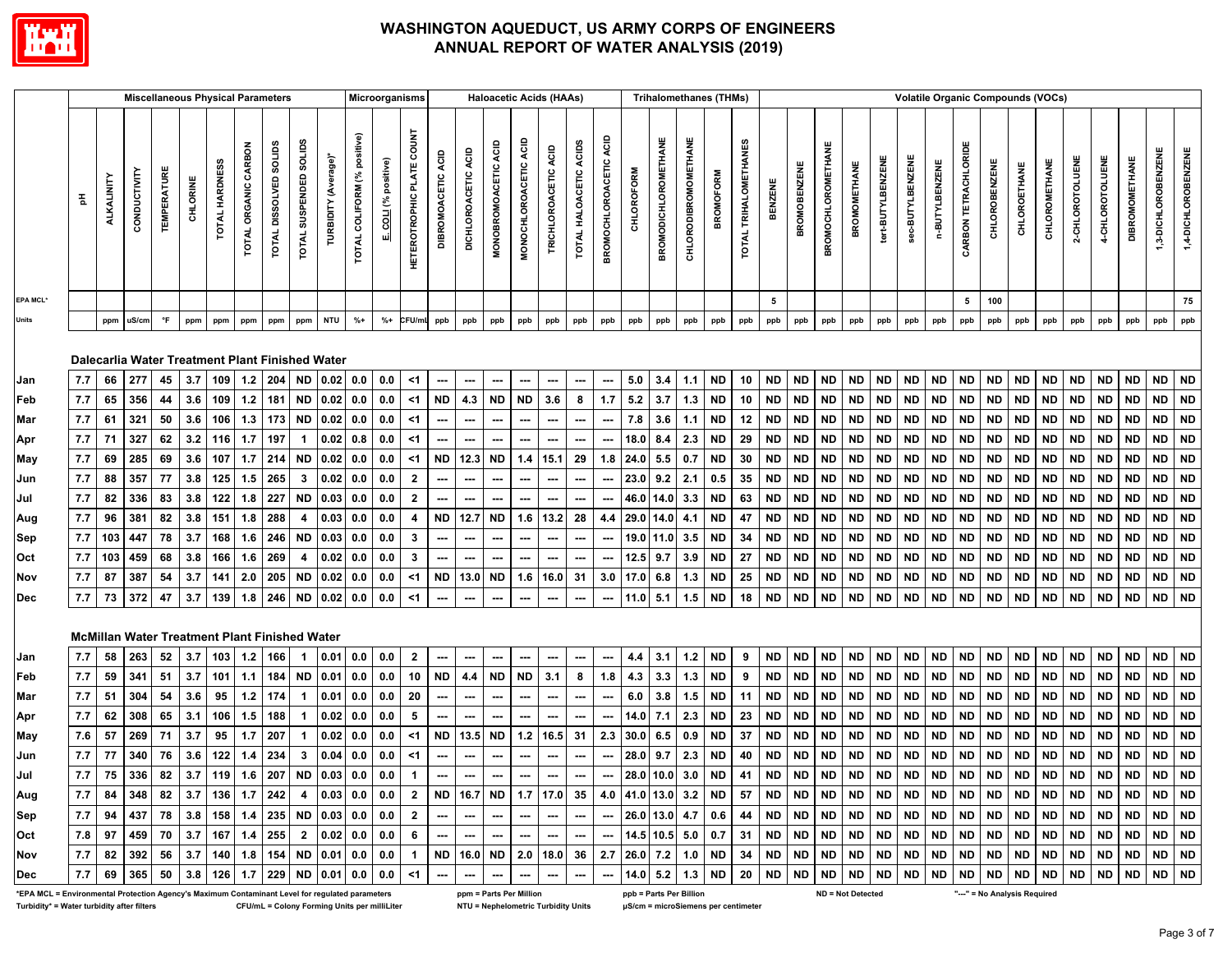

|          |                     |                                |                    |                    |                            |                          |                      |                                                      |                     |                     |                           |                         |                     |              |                            |                         |                    |                    | <b>Volatile Organic Compounds</b> |                 |                |                           |                           |                            |           |                        |                        |                       |                       |                          |                        |                        |                        |                        |               |                |                  |                                 |                    |                                | Oxygenates & Other VOCs             |                              |                    |                  |                                 |
|----------|---------------------|--------------------------------|--------------------|--------------------|----------------------------|--------------------------|----------------------|------------------------------------------------------|---------------------|---------------------|---------------------------|-------------------------|---------------------|--------------|----------------------------|-------------------------|--------------------|--------------------|-----------------------------------|-----------------|----------------|---------------------------|---------------------------|----------------------------|-----------|------------------------|------------------------|-----------------------|-----------------------|--------------------------|------------------------|------------------------|------------------------|------------------------|---------------|----------------|------------------|---------------------------------|--------------------|--------------------------------|-------------------------------------|------------------------------|--------------------|------------------|---------------------------------|
|          | 1,2-DICHLOROBENZENE | <b>DICHLORODIFLUOROMETHANE</b> | 1,1-DICHLOROETHANE | 1,2-DICHLOROETHANE | trans-1,2-DICHLOROETHYLENE | cis-1,2-DICHLOROETHYLENE | 1,1-DICHLOROETHYLENE | 1,3-DICHLOROPROPANE                                  | 2,2-DICHLOROPROPANE | 1,2-DICHLOROPROPANE | trans-1,3-DICHLOROPROPENE | cis-1,3-DICHLOROPROPENE | 1,1-DICHLOROPROPENE | ETHYLBENZENE | <b>HEXACHLOROBUTADIENE</b> | <b>ISOPROPYLBENZENE</b> | 4-ISOPROPYLTOLUENE | METHYLENE CHLORIDE | NAPHTHALENE                       | n-PROPYLBENZENE | <b>STYRENE</b> | 1,1,1,2-TETRACHLOROETHANE | 1,1,2,2-TETRACHLOROETHANE | <b>TETRACHLOROETHYLENE</b> |           | 1,2,3-TRICHLOROBENZENE | 1,2,4-TRICHLOROBENZENE | 1,1,1-TRICHLOROETHANE | 1,1,2-TRICHLOROETHANE | <b>TRICHLOROETHYLENE</b> | TRICHLOROFLUOROMETHANE | 1,2,3-TRICHLOROPROPANE | 1,2,4-TRIMETHYLBENZENE | 1,3,5-TRIMETHYLBENZENE | TOTAL XYLENES | VINYL CHLORIDE | 2-BUTANONE (MEK) | ВK)<br>4-METHYL-2-PENTANONE (MI | DI-ISOPROPYL ETHER | METHYL TERT-BUTYL ETHER (MTBE) | <b>TERT-AMYL ETHYL ETHER (TAME)</b> | ERT-BUTYL ETHYL ETHER (TBEE) | <b>BROMOETHANE</b> | CARBON DISULFIDE | <b>TRICHLOROTRIFLUOROETHANE</b> |
| EPA MCL' | 600                 |                                |                    | 5                  | 100                        | 70                       | $\overline{7}$       |                                                      |                     | 5                   |                           |                         |                     | 700          |                            |                         |                    | 5                  |                                   |                 | 100            |                           |                           | 5                          | 1000      |                        | 70                     | 200                   | 5                     | 5                        |                        |                        |                        |                        | 10,000        | $\overline{2}$ |                  |                                 |                    |                                |                                     |                              |                    |                  |                                 |
| Units    | ppb                 | ppb                            | ppb                | ppb                | ppb                        | ppb                      | ppb                  | ppb                                                  | ppb                 | ppb                 | ppb                       | ppb                     | ppb                 | ppb          | ppb                        | ppb                     | ppb                | ppb                | ppb                               | ppb             | ppb            | ppb                       | ppb                       | ppb                        | ppb       | ppb                    | ppb                    | ppb                   | ppb                   | ppb                      | ppb                    | ppb                    | ppb                    | ppb                    | ppb           | ppb            | ppb              | ppb                             | ppb                | ppb                            | ppb                                 | ppb                          | ppb                | ppb              | ppb                             |
|          |                     |                                |                    |                    |                            |                          |                      |                                                      |                     |                     |                           |                         |                     |              |                            |                         |                    |                    |                                   |                 |                |                           |                           |                            |           |                        |                        |                       |                       |                          |                        |                        |                        |                        |               |                |                  |                                 |                    |                                |                                     |                              |                    |                  |                                 |
|          |                     |                                |                    |                    |                            |                          |                      | Dalecarlia Water Treatment Plant Finished Water      |                     |                     |                           |                         |                     |              |                            |                         |                    |                    |                                   |                 |                |                           |                           |                            |           |                        |                        |                       |                       |                          |                        |                        |                        |                        |               |                |                  |                                 |                    |                                |                                     |                              |                    |                  |                                 |
| Jan      | <b>ND</b>           | <b>ND</b>                      | <b>ND</b>          | <b>ND</b>          | <b>ND</b>                  | <b>ND</b>                | <b>ND</b>            | <b>ND</b>                                            | <b>ND</b>           | <b>ND</b>           | <b>ND</b>                 | <b>ND</b>               | <b>ND</b>           | <b>ND</b>    | <b>ND</b>                  | <b>ND</b>               | <b>ND</b>          | <b>ND</b>          | <b>ND</b>                         | <b>ND</b>       | <b>ND</b>      | <b>ND</b>                 | <b>ND</b>                 | <b>ND</b>                  | ND        | <b>ND</b>              | <b>ND</b>              | <b>ND</b>             | <b>ND</b>             | <b>ND</b>                | <b>ND</b>              | <b>ND</b>              | <b>ND</b>              | <b>ND</b>              | <b>ND</b>     | <b>ND</b>      | <b>ND</b>        | <b>ND</b>                       | <b>ND</b>          | <b>ND</b>                      | <b>ND</b>                           | <b>ND</b>                    | <b>ND</b>          | <b>ND</b>        | <b>ND</b>                       |
| Feb      | <b>ND</b>           | <b>ND</b>                      | <b>ND</b>          | <b>ND</b>          | <b>ND</b>                  | <b>ND</b>                | <b>ND</b>            | <b>ND</b>                                            | <b>ND</b>           | <b>ND</b>           | <b>ND</b>                 | <b>ND</b>               | <b>ND</b>           | <b>ND</b>    | <b>ND</b>                  | <b>ND</b>               | <b>ND</b>          | <b>ND</b>          | <b>ND</b>                         | <b>ND</b>       | <b>ND</b>      | <b>ND</b>                 | <b>ND</b>                 | <b>ND</b>                  | <b>ND</b> | <b>ND</b>              | <b>ND</b>              | <b>ND</b>             | <b>ND</b>             | <b>ND</b>                | <b>ND</b>              | <b>ND</b>              | <b>ND</b>              | <b>ND</b>              | <b>ND</b>     | <b>ND</b>      | <b>ND</b>        | <b>ND</b>                       | <b>ND</b>          | <b>ND</b>                      | <b>ND</b>                           | <b>ND</b>                    | <b>ND</b>          | <b>ND</b>        | <b>ND</b>                       |
| Mar      | <b>ND</b>           | <b>ND</b>                      | <b>ND</b>          | <b>ND</b>          | <b>ND</b>                  | <b>ND</b>                | <b>ND</b>            | <b>ND</b>                                            | <b>ND</b>           | <b>ND</b>           | <b>ND</b>                 | <b>ND</b>               | <b>ND</b>           | <b>ND</b>    | <b>ND</b>                  | <b>ND</b>               | <b>ND</b>          | <b>ND</b>          | <b>ND</b>                         | <b>ND</b>       | <b>ND</b>      | <b>ND</b>                 | <b>ND</b>                 | <b>ND</b>                  | <b>ND</b> | <b>ND</b>              | <b>ND</b>              | <b>ND</b>             | <b>ND</b>             | <b>ND</b>                | <b>ND</b>              | <b>ND</b>              | <b>ND</b>              | <b>ND</b>              | <b>ND</b>     | <b>ND</b>      | <b>ND</b>        | <b>ND</b>                       | <b>ND</b>          | <b>ND</b>                      | <b>ND</b>                           | <b>ND</b>                    | <b>ND</b>          | <b>ND</b>        | $\mathsf{ND}$                   |
| Apr      | <b>ND</b>           | <b>ND</b>                      | ND                 | <b>ND</b>          | <b>ND</b>                  | <b>ND</b>                | <b>ND</b>            | <b>ND</b>                                            | <b>ND</b>           | <b>ND</b>           | <b>ND</b>                 | <b>ND</b>               | <b>ND</b>           | <b>ND</b>    | <b>ND</b>                  | <b>ND</b>               | <b>ND</b>          | <b>ND</b>          | <b>ND</b>                         | <b>ND</b>       | <b>ND</b>      | <b>ND</b>                 | <b>ND</b>                 | <b>ND</b>                  | <b>ND</b> | <b>ND</b>              | <b>ND</b>              | <b>ND</b>             | <b>ND</b>             | <b>ND</b>                | <b>ND</b>              | <b>ND</b>              | <b>ND</b>              | <b>ND</b>              | <b>ND</b>     | <b>ND</b>      | <b>ND</b>        | <b>ND</b>                       | <b>ND</b>          | <b>ND</b>                      | <b>ND</b>                           | <b>ND</b>                    | <b>ND</b>          | <b>ND</b>        | <b>ND</b>                       |
| May      | <b>ND</b>           | <b>ND</b>                      | <b>ND</b>          | <b>ND</b>          | <b>ND</b>                  | <b>ND</b>                | <b>ND</b>            | <b>ND</b>                                            | <b>ND</b>           | <b>ND</b>           | <b>ND</b>                 | <b>ND</b>               | <b>ND</b>           | <b>ND</b>    | <b>ND</b>                  | <b>ND</b>               | <b>ND</b>          | <b>ND</b>          | <b>ND</b>                         | <b>ND</b>       | <b>ND</b>      | <b>ND</b>                 | <b>ND</b>                 | <b>ND</b>                  | <b>ND</b> | <b>ND</b>              | <b>ND</b>              | <b>ND</b>             | <b>ND</b>             | <b>ND</b>                | <b>ND</b>              | <b>ND</b>              | <b>ND</b>              | <b>ND</b>              | <b>ND</b>     | <b>ND</b>      | <b>ND</b>        | <b>ND</b>                       | <b>ND</b>          | <b>ND</b>                      | <b>ND</b>                           | <b>ND</b>                    | <b>ND</b>          | <b>ND</b>        | <b>ND</b>                       |
| Jun      | <b>ND</b>           | <b>ND</b>                      | <b>ND</b>          | <b>ND</b>          | <b>ND</b>                  | <b>ND</b>                | <b>ND</b>            | <b>ND</b>                                            | <b>ND</b>           | <b>ND</b>           | <b>ND</b>                 | <b>ND</b>               | ND                  | <b>ND</b>    | <b>ND</b>                  | <b>ND</b>               | <b>ND</b>          | <b>ND</b>          | <b>ND</b>                         | <b>ND</b>       | <b>ND</b>      | <b>ND</b>                 | <b>ND</b>                 | <b>ND</b>                  | ND        | <b>ND</b>              | <b>ND</b>              | <b>ND</b>             | <b>ND</b>             | <b>ND</b>                | <b>ND</b>              | <b>ND</b>              | <b>ND</b>              | <b>ND</b>              | <b>ND</b>     | <b>ND</b>      | <b>ND</b>        | <b>ND</b>                       | <b>ND</b>          | <b>ND</b>                      | <b>ND</b>                           | <b>ND</b>                    | <b>ND</b>          | <b>ND</b>        | <b>ND</b>                       |
| Jul      | <b>ND</b>           | <b>ND</b>                      | <b>ND</b>          | <b>ND</b>          | <b>ND</b>                  | <b>ND</b>                | <b>ND</b>            | <b>ND</b>                                            | <b>ND</b>           | <b>ND</b>           | <b>ND</b>                 | <b>ND</b>               | <b>ND</b>           | <b>ND</b>    | <b>ND</b>                  | <b>ND</b>               | <b>ND</b>          | <b>ND</b>          | <b>ND</b>                         | <b>ND</b>       | <b>ND</b>      | <b>ND</b>                 | <b>ND</b>                 | <b>ND</b>                  | <b>ND</b> | <b>ND</b>              | <b>ND</b>              | <b>ND</b>             | <b>ND</b>             | <b>ND</b>                | <b>ND</b>              | <b>ND</b>              | <b>ND</b>              | <b>ND</b>              | <b>ND</b>     | <b>ND</b>      | <b>ND</b>        | <b>ND</b>                       | <b>ND</b>          | <b>ND</b>                      | <b>ND</b>                           | <b>ND</b>                    | <b>ND</b>          | <b>ND</b>        | <b>ND</b>                       |
| Aug      | <b>ND</b>           | <b>ND</b>                      | <b>ND</b>          | <b>ND</b>          | <b>ND</b>                  | <b>ND</b>                | <b>ND</b>            | <b>ND</b>                                            | <b>ND</b>           | <b>ND</b>           | <b>ND</b>                 | <b>ND</b>               | <b>ND</b>           | <b>ND</b>    | <b>ND</b>                  | <b>ND</b>               | <b>ND</b>          | <b>ND</b>          | <b>ND</b>                         | <b>ND</b>       | <b>ND</b>      | <b>ND</b>                 | <b>ND</b>                 | <b>ND</b>                  | <b>ND</b> | <b>ND</b>              | <b>ND</b>              | <b>ND</b>             | <b>ND</b>             | <b>ND</b>                | <b>ND</b>              | <b>ND</b>              | <b>ND</b>              | <b>ND</b>              | <b>ND</b>     | <b>ND</b>      | <b>ND</b>        | <b>ND</b>                       | <b>ND</b>          | <b>ND</b>                      | <b>ND</b>                           | <b>ND</b>                    | <b>ND</b>          | <b>ND</b>        | $\sf ND$                        |
| Sep      | <b>ND</b>           | <b>ND</b>                      | <b>ND</b>          | <b>ND</b>          | <b>ND</b>                  | <b>ND</b>                | <b>ND</b>            | <b>ND</b>                                            | <b>ND</b>           | <b>ND</b>           | <b>ND</b>                 | <b>ND</b>               | <b>ND</b>           | <b>ND</b>    | <b>ND</b>                  | <b>ND</b>               | <b>ND</b>          | <b>ND</b>          | <b>ND</b>                         | <b>ND</b>       | <b>ND</b>      | <b>ND</b>                 | <b>ND</b>                 | <b>ND</b>                  | <b>ND</b> | <b>ND</b>              | <b>ND</b>              | <b>ND</b>             | <b>ND</b>             | <b>ND</b>                | <b>ND</b>              | <b>ND</b>              | <b>ND</b>              | <b>ND</b>              | <b>ND</b>     | <b>ND</b>      | <b>ND</b>        | <b>ND</b>                       | <b>ND</b>          | <b>ND</b>                      | <b>ND</b>                           | <b>ND</b>                    | <b>ND</b>          | <b>ND</b>        | <b>ND</b>                       |
| Oct      | <b>ND</b>           | <b>ND</b>                      | ND                 | <b>ND</b>          | <b>ND</b>                  | <b>ND</b>                | <b>ND</b>            | <b>ND</b>                                            | <b>ND</b>           | ND                  | <b>ND</b>                 | <b>ND</b>               | <b>ND</b>           | <b>ND</b>    | <b>ND</b>                  | <b>ND</b>               | <b>ND</b>          | <b>ND</b>          | <b>ND</b>                         | <b>ND</b>       | <b>ND</b>      | <b>ND</b>                 | <b>ND</b>                 | <b>ND</b>                  | <b>ND</b> | <b>ND</b>              | ND                     | <b>ND</b>             | <b>ND</b>             | <b>ND</b>                | <b>ND</b>              | <b>ND</b>              | <b>ND</b>              | ND                     | <b>ND</b>     | <b>ND</b>      | <b>ND</b>        | <b>ND</b>                       | <b>ND</b>          | <b>ND</b>                      | <b>ND</b>                           | <b>ND</b>                    | <b>ND</b>          | <b>ND</b>        | <b>ND</b>                       |
| Nov      | <b>ND</b>           | <b>ND</b>                      | <b>ND</b>          | <b>ND</b>          | <b>ND</b>                  | <b>ND</b>                | <b>ND</b>            | <b>ND</b>                                            | <b>ND</b>           | <b>ND</b>           | <b>ND</b>                 | <b>ND</b>               | <b>ND</b>           | <b>ND</b>    | <b>ND</b>                  | <b>ND</b>               | <b>ND</b>          | <b>ND</b>          | <b>ND</b>                         | <b>ND</b>       | <b>ND</b>      | <b>ND</b>                 | <b>ND</b>                 | <b>ND</b>                  | <b>ND</b> | <b>ND</b>              | <b>ND</b>              | <b>ND</b>             | <b>ND</b>             | <b>ND</b>                | <b>ND</b>              | <b>ND</b>              | <b>ND</b>              | <b>ND</b>              | <b>ND</b>     | <b>ND</b>      | 6.4              | <b>ND</b>                       | <b>ND</b>          | <b>ND</b>                      | <b>ND</b>                           | <b>ND</b>                    | <b>ND</b>          | <b>ND</b>        | <b>ND</b>                       |
| Dec      | <b>ND</b>           | <b>ND</b>                      | <b>ND</b>          | <b>ND</b>          | <b>ND</b>                  | <b>ND</b>                | <b>ND</b>            | <b>ND</b>                                            | <b>ND</b>           | <b>ND</b>           | ND                        | <b>ND</b>               |                     | ND ND ND     |                            | <b>ND</b>               | <b>ND</b>          | <b>ND</b>          | <b>ND</b>                         | <b>ND</b>       | <b>ND</b>      | <b>ND</b>                 | <b>ND</b>                 | <b>ND</b>                  | ND ND     |                        | <b>ND</b>              | ND ND                 |                       | <b>ND</b>                | <b>ND</b>              | <b>ND</b>              | $\sf ND$               | <b>ND</b>              | <b>ND</b>     | ND 5.6         |                  | <b>ND</b>                       | <b>ND</b>          | <b>ND</b>                      | <b>ND</b>                           | <b>ND</b>                    | $\mathsf{ND}$      | <b>ND</b>        | <b>ND</b>                       |
|          |                     |                                |                    |                    |                            |                          |                      |                                                      |                     |                     |                           |                         |                     |              |                            |                         |                    |                    |                                   |                 |                |                           |                           |                            |           |                        |                        |                       |                       |                          |                        |                        |                        |                        |               |                |                  |                                 |                    |                                |                                     |                              |                    |                  |                                 |
|          |                     |                                |                    |                    |                            |                          |                      | <b>McMillan Water Treatment Plant Finished Water</b> |                     |                     |                           |                         |                     |              |                            |                         |                    |                    |                                   |                 |                |                           |                           |                            |           |                        |                        |                       |                       |                          |                        |                        |                        |                        |               |                |                  |                                 |                    |                                |                                     |                              |                    |                  |                                 |
| Jan      | <b>ND</b>           | <b>ND</b>                      | <b>ND</b>          | <b>ND</b>          | <b>ND</b>                  | ND                       | <b>ND</b>            | ND ND                                                |                     | <b>ND</b>           | ND                        | <b>ND</b>               |                     | ND ND        | <b>ND</b>                  | <b>ND</b>               | <b>ND</b>          | <b>ND</b>          | <b>ND</b>                         | <b>ND</b>       | <b>ND</b>      | <b>ND</b>                 | <b>ND</b>                 | <b>ND</b>                  | ND ND     |                        | <b>ND</b>              | ND ND                 |                       | ND ND                    |                        | <b>ND</b>              | <b>ND</b>              | <b>ND</b>              | ND            | <b>ND</b>      | <b>ND</b>        | <b>ND</b>                       | <b>ND</b>          | <b>ND</b>                      | <b>ND</b>                           | <b>ND</b>                    | <b>ND</b>          | ND               | <b>ND</b>                       |
| Feb      | <b>ND</b>           | <b>ND</b>                      | <b>ND</b>          | <b>ND</b>          | <b>ND</b>                  | <b>ND</b>                | <b>ND</b>            | <b>ND</b>                                            | <b>ND</b>           | <b>ND</b>           | <b>ND</b>                 | <b>ND</b>               | <b>ND</b>           | <b>ND</b>    | <b>ND</b>                  | <b>ND</b>               | <b>ND</b>          | <b>ND</b>          | <b>ND</b>                         | <b>ND</b>       | <b>ND</b>      | <b>ND</b>                 | <b>ND</b>                 | <b>ND</b>                  | <b>ND</b> | <b>ND</b>              | <b>ND</b>              | <b>ND</b>             | <b>ND</b>             | <b>ND</b>                | <b>ND</b>              | <b>ND</b>              | <b>ND</b>              | <b>ND</b>              | <b>ND</b>     | <b>ND</b>      | <b>ND</b>        | <b>ND</b>                       | <b>ND</b>          | <b>ND</b>                      | <b>ND</b>                           | <b>ND</b>                    | <b>ND</b>          | <b>ND</b>        | N <sub>D</sub>                  |
| Mar      | <b>ND</b>           | <b>ND</b>                      | <b>ND</b>          | <b>ND</b>          | <b>ND</b>                  | <b>ND</b>                | <b>ND</b>            | <b>ND</b>                                            | <b>ND</b>           | <b>ND</b>           | <b>ND</b>                 | <b>ND</b>               | <b>ND</b>           | <b>ND</b>    | <b>ND</b>                  | <b>ND</b>               | <b>ND</b>          | <b>ND</b>          | <b>ND</b>                         | <b>ND</b>       | <b>ND</b>      | <b>ND</b>                 | <b>ND</b>                 | <b>ND</b>                  | <b>ND</b> | <b>ND</b>              | <b>ND</b>              | <b>ND</b>             | <b>ND</b>             | <b>ND</b>                | <b>ND</b>              | <b>ND</b>              | <b>ND</b>              | <b>ND</b>              | <b>ND</b>     | <b>ND</b>      | <b>ND</b>        | <b>ND</b>                       | <b>ND</b>          | <b>ND</b>                      | <b>ND</b>                           | <b>ND</b>                    | <b>ND</b>          | <b>ND</b>        | <b>ND</b>                       |
| Apr      | <b>ND</b>           | <b>ND</b>                      | <b>ND</b>          | <b>ND</b>          | <b>ND</b>                  | <b>ND</b>                | <b>ND</b>            | <b>ND</b>                                            | <b>ND</b>           | <b>ND</b>           | <b>ND</b>                 | <b>ND</b>               | <b>ND</b>           | <b>ND</b>    | <b>ND</b>                  | <b>ND</b>               | <b>ND</b>          | <b>ND</b>          | <b>ND</b>                         | <b>ND</b>       | <b>ND</b>      | <b>ND</b>                 | <b>ND</b>                 | <b>ND</b>                  | <b>ND</b> | <b>ND</b>              | <b>ND</b>              | <b>ND</b>             | <b>ND</b>             | <b>ND</b>                | <b>ND</b>              | <b>ND</b>              | <b>ND</b>              | <b>ND</b>              | <b>ND</b>     | <b>ND</b>      | <b>ND</b>        | <b>ND</b>                       | <b>ND</b>          | <b>ND</b>                      | <b>ND</b>                           | <b>ND</b>                    | <b>ND</b>          | <b>ND</b>        | <b>ND</b>                       |
| May      | <b>ND</b>           | <b>ND</b>                      | <b>ND</b>          | <b>ND</b>          | <b>ND</b>                  | <b>ND</b>                | <b>ND</b>            | <b>ND</b>                                            | <b>ND</b>           | <b>ND</b>           | <b>ND</b>                 | <b>ND</b>               | <b>ND</b>           | <b>ND</b>    | <b>ND</b>                  | <b>ND</b>               | <b>ND</b>          | <b>ND</b>          | <b>ND</b>                         | <b>ND</b>       | <b>ND</b>      | <b>ND</b>                 | <b>ND</b>                 | <b>ND</b>                  | <b>ND</b> | <b>ND</b>              | <b>ND</b>              | <b>ND</b>             | <b>ND</b>             | <b>ND</b>                | <b>ND</b>              | <b>ND</b>              | <b>ND</b>              | <b>ND</b>              | <b>ND</b>     | <b>ND</b>      | <b>ND</b>        | <b>ND</b>                       | <b>ND</b>          | <b>ND</b>                      | <b>ND</b>                           | <b>ND</b>                    | <b>ND</b>          | <b>ND</b>        | <b>ND</b>                       |
| Jun      | <b>ND</b>           | <b>ND</b>                      | <b>ND</b>          | <b>ND</b>          | <b>ND</b>                  | <b>ND</b>                | <b>ND</b>            | <b>ND</b>                                            | <b>ND</b>           | <b>ND</b>           | <b>ND</b>                 | <b>ND</b>               | <b>ND</b>           | <b>ND</b>    | <b>ND</b>                  | <b>ND</b>               | <b>ND</b>          | <b>ND</b>          | <b>ND</b>                         | ND              | <b>ND</b>      | <b>ND</b>                 | <b>ND</b>                 | <b>ND</b>                  | <b>ND</b> | <b>ND</b>              | <b>ND</b>              | <b>ND</b>             | <b>ND</b>             | <b>ND</b>                | <b>ND</b>              | <b>ND</b>              | <b>ND</b>              | <b>ND</b>              | <b>ND</b>     | <b>ND</b>      | <b>ND</b>        | <b>ND</b>                       | <b>ND</b>          | <b>ND</b>                      | <b>ND</b>                           | <b>ND</b>                    | <b>ND</b>          | <b>ND</b>        | <b>ND</b>                       |
| Jul      | <b>ND</b>           | <b>ND</b>                      | ND.                | ND                 | <b>ND</b>                  | <b>ND</b>                | ND                   | <b>ND</b>                                            | <b>ND</b>           | <b>ND</b>           | <b>ND</b>                 | <b>ND</b>               | <b>ND</b>           | <b>ND</b>    | <b>ND</b>                  | <b>ND</b>               | <b>ND</b>          | <b>ND</b>          | <b>ND</b>                         | <b>ND</b>       | ND             | <b>ND</b>                 | <b>ND</b>                 | <b>ND</b>                  | <b>ND</b> | <b>ND</b>              | <b>ND</b>              | <b>ND</b>             | ND                    | <b>ND</b>                | <b>ND</b>              | <b>ND</b>              | <b>ND</b>              | ND                     | <b>ND</b>     | <b>ND</b>      | <b>ND</b>        | <b>ND</b>                       | <b>ND</b>          | <b>ND</b>                      | <b>ND</b>                           | <b>ND</b>                    | <b>ND</b>          | <b>ND</b>        | <b>ND</b>                       |
| Aug      | <b>ND</b>           | <b>ND</b>                      | <b>ND</b>          | <b>ND</b>          | <b>ND</b>                  | <b>ND</b>                | <b>ND</b>            | <b>ND</b>                                            | <b>ND</b>           | <b>ND</b>           | <b>ND</b>                 | <b>ND</b>               | <b>ND</b>           | <b>ND</b>    | <b>ND</b>                  | <b>ND</b>               | <b>ND</b>          | <b>ND</b>          | <b>ND</b>                         | <b>ND</b>       | <b>ND</b>      | <b>ND</b>                 | <b>ND</b>                 | <b>ND</b>                  | <b>ND</b> | <b>ND</b>              | <b>ND</b>              | <b>ND</b>             | <b>ND</b>             | <b>ND</b>                | <b>ND</b>              | <b>ND</b>              | <b>ND</b>              | <b>ND</b>              | ND            | <b>ND</b>      | <b>ND</b>        | <b>ND</b>                       | <b>ND</b>          | <b>ND</b>                      | <b>ND</b>                           | <b>ND</b>                    | <b>ND</b>          | <b>ND</b>        | <b>ND</b>                       |
| Sep      | <b>ND</b>           | <b>ND</b>                      | <b>ND</b>          | <b>ND</b>          | <b>ND</b>                  | <b>ND</b>                | <b>ND</b>            | <b>ND</b>                                            | <b>ND</b>           | <b>ND</b>           | <b>ND</b>                 | <b>ND</b>               | <b>ND</b>           | <b>ND</b>    | <b>ND</b>                  | <b>ND</b>               | <b>ND</b>          | <b>ND</b>          | <b>ND</b>                         | <b>ND</b>       | <b>ND</b>      | <b>ND</b>                 | <b>ND</b>                 | <b>ND</b>                  | <b>ND</b> | <b>ND</b>              | <b>ND</b>              | <b>ND</b>             | <b>ND</b>             | <b>ND</b>                | <b>ND</b>              | <b>ND</b>              | <b>ND</b>              | <b>ND</b>              | <b>ND</b>     | <b>ND</b>      | <b>ND</b>        | <b>ND</b>                       | <b>ND</b>          | <b>ND</b>                      | <b>ND</b>                           | <b>ND</b>                    | <b>ND</b>          | <b>ND</b>        | <b>ND</b>                       |
| Oct      | <b>ND</b>           | <b>ND</b>                      | <b>ND</b>          | <b>ND</b>          | <b>ND</b>                  | <b>ND</b>                | <b>ND</b>            | <b>ND</b>                                            | <b>ND</b>           | <b>ND</b>           | <b>ND</b>                 | <b>ND</b>               | <b>ND</b>           | <b>ND</b>    | <b>ND</b>                  | <b>ND</b>               | <b>ND</b>          | <b>ND</b>          | <b>ND</b>                         | <b>ND</b>       | <b>ND</b>      | <b>ND</b>                 | <b>ND</b>                 | <b>ND</b>                  | ND        | <b>ND</b>              | <b>ND</b>              | <b>ND</b>             | <b>ND</b>             | <b>ND</b>                | <b>ND</b>              | <b>ND</b>              | <b>ND</b>              | <b>ND</b>              | <b>ND</b>     | <b>ND</b>      | <b>ND</b>        | <b>ND</b>                       | <b>ND</b>          | <b>ND</b>                      | <b>ND</b>                           | <b>ND</b>                    | <b>ND</b>          | <b>ND</b>        | <b>ND</b>                       |
| Nov      | <b>ND</b>           | <b>ND</b>                      | <b>ND</b>          | <b>ND</b>          | <b>ND</b>                  | <b>ND</b>                | <b>ND</b>            | <b>ND</b>                                            | <b>ND</b>           | <b>ND</b>           | <b>ND</b>                 | <b>ND</b>               | <b>ND</b>           | <b>ND</b>    | <b>ND</b>                  | <b>ND</b>               | <b>ND</b>          | <b>ND</b>          | <b>ND</b>                         | <b>ND</b>       | <b>ND</b>      | <b>ND</b>                 | <b>ND</b>                 | <b>ND</b>                  | ND        | <b>ND</b>              | <b>ND</b>              | <b>ND</b>             | <b>ND</b>             | <b>ND</b>                | <b>ND</b>              | <b>ND</b>              | <b>ND</b>              | <b>ND</b>              | <b>ND</b>     | <b>ND</b>      | <b>ND</b>        | <b>ND</b>                       | <b>ND</b>          | <b>ND</b>                      | <b>ND</b>                           | <b>ND</b>                    | <b>ND</b>          | <b>ND</b>        | <b>ND</b>                       |
| Dec      | <b>ND</b>           | <b>ND</b>                      | <b>ND</b>          | <b>ND</b>          | <b>ND</b>                  | <b>ND</b>                | <b>ND</b>            | <b>ND</b>                                            | <b>ND</b>           | <b>ND</b>           | <b>ND</b>                 | <b>ND</b>               | <b>ND</b>           | <b>ND</b>    | $\sf ND$                   | ND                      | $\sf ND$           | $\mathsf{ND}$      | $\sf ND$                          | <b>ND</b>       | $\sf ND$       | $\sf ND$                  | <b>ND</b>                 | <b>ND</b>                  | <b>ND</b> | <b>ND</b>              | $\sf ND$               | $\sf ND$              | <b>ND</b>             | <b>ND</b>                | <b>ND</b>              | <b>ND</b>              | <b>ND</b>              | <b>ND</b>              | <b>ND</b>     | <b>ND</b>      | <b>ND</b>        | <b>ND</b>                       | <b>ND</b>          | <b>ND</b>                      | <b>ND</b>                           | <b>ND</b>                    | <b>ND</b>          | <b>ND</b>        | <b>ND</b>                       |
|          |                     |                                |                    |                    |                            |                          |                      |                                                      |                     |                     |                           |                         |                     |              |                            |                         |                    |                    |                                   |                 |                |                           |                           |                            |           |                        |                        |                       |                       |                          |                        |                        |                        |                        |               |                |                  |                                 |                    |                                |                                     |                              |                    |                  |                                 |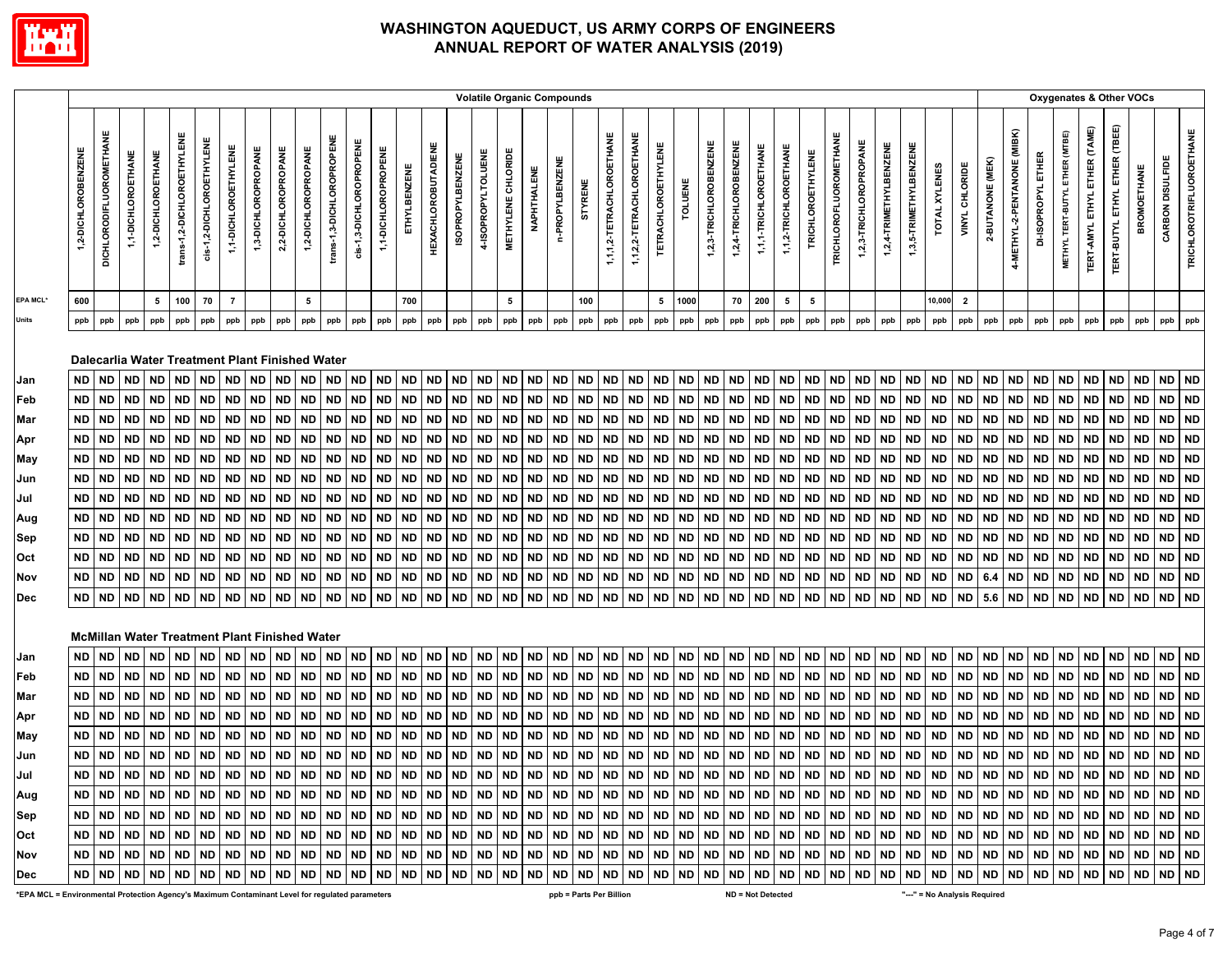

|                                                                                                  |              |                                                              |                   |                    |                          |                 |                          |                          |                          |                          |                          |                          |                      |                          |                      |                      |                      |                          |                          |           | <b>Synthetic Organic Compounds</b> |                          |                      |                      |                |                          |                          |                          |                          |                 |                          |                          |                          |                          |                |                              |                 |                          |                          |                          |                          |                          |
|--------------------------------------------------------------------------------------------------|--------------|--------------------------------------------------------------|-------------------|--------------------|--------------------------|-----------------|--------------------------|--------------------------|--------------------------|--------------------------|--------------------------|--------------------------|----------------------|--------------------------|----------------------|----------------------|----------------------|--------------------------|--------------------------|-----------|------------------------------------|--------------------------|----------------------|----------------------|----------------|--------------------------|--------------------------|--------------------------|--------------------------|-----------------|--------------------------|--------------------------|--------------------------|--------------------------|----------------|------------------------------|-----------------|--------------------------|--------------------------|--------------------------|--------------------------|--------------------------|
|                                                                                                  | ACENAPHTHENE | ACENAPHTHYLENE                                               | <b>ACETOCHLOR</b> | <b>ACIFLOURFEN</b> | <b>ALACHLOR</b>          | <b>ALDICARB</b> | ALDICARB SULFONE         | ALDICARB SULFOXIDE       | <b>ALDRIN</b>            | ANTHRACENE               | AROCHLOR 1016 (PCBs)     | AROCHLOR 1221 (PCBs)     | AROCHLOR 1232 (PCBs) | AROCHLOR 1242 (PCBs)     | AROCHLOR 1248 (PCBs) | AROCHLOR 1254 (PCBs) | AROCHLOR 1260 (PCBs) | TOTAL PCBs               | ATRAZINE                 | BAYGON    | <b>BENTAZON</b>                    | BENZ(a)ANTHRACENE        | BENZO(b)FLUORANTHENE | BENZO(g,h,l)PERYLENE | BENZO(a)PYRENE | BENZO(K)FLUORATHENE      | alpha-BHC                | beta-BHC                 | delta-BHC                | <b>BROMACIL</b> | <b>BUTACHLOR</b>         | BUTYLBENZYLPHTHALATE     | CAFFEINE                 | CARBARYL                 | CARBOFURAN     | alpha-CHLORDANE              | gamma-CHLORDANE | CHLORDANE                | CHLORPYRIFOS (DURSBAN)   | <b>CHLOROBENZILATE</b>   | CHLORONEB                | CHLOROTHALONIL           |
| EPA MCL*                                                                                         |              |                                                              |                   |                    | $\overline{2}$           |                 |                          |                          |                          |                          |                          |                          |                      |                          |                      |                      |                      | 0.5                      | $\mathbf{3}$             |           |                                    |                          |                      |                      | 0.2            |                          |                          |                          |                          |                 |                          |                          |                          |                          | 40             |                              |                 | $\overline{2}$           |                          |                          |                          |                          |
| Units                                                                                            | ppb          | ppb                                                          | ppb               | ppb                | ppb                      | ppb             | ppb                      | ppb                      | ppb                      | ppb                      | ppb                      | ppb                      | ppb                  | ppb                      | ppb                  | ppb                  | ppb                  | ppb                      | ppb                      | ppb       | ppb                                | ppb                      | ppb                  | ppb                  | ppb            | ppb                      | ppb                      | ppb                      | ppb                      | ppb             | ppb                      | ppb                      | ppb                      | ppb                      | ppb            | ppb                          | ppb             | ppb                      | ppb                      | ppb                      | ppb                      | ppb                      |
| Jan                                                                                              | ND           | Dalecarlia Water Treatment Plant Finished Water<br><b>ND</b> | <b>ND</b>         | <b>ND</b>          | <b>ND</b>                | <b>ND</b>       | <b>ND</b>                | ND                       | <b>ND</b>                | <b>ND</b>                | <b>ND</b>                | <b>ND</b>                | <b>ND</b>            | $\sf ND$                 | <b>ND</b>            | ND                   | <b>ND</b>            | <b>ND</b>                | <b>ND</b>                | <b>ND</b> | <b>ND</b>                          |                          | ND ND                | <b>ND</b>            |                | ND ND                    | <b>ND</b>                | <b>ND</b>                | ND ND                    |                 | <b>ND</b>                | ND ND                    |                          | <b>ND</b>                | <b>ND</b>      | <b>ND</b>                    | <b>ND</b>       | <b>ND</b>                | ND ND                    |                          | <b>ND</b>                | <b>ND</b>                |
| Feb                                                                                              |              |                                                              |                   |                    |                          |                 |                          |                          |                          |                          |                          |                          |                      |                          |                      |                      |                      |                          |                          |           |                                    |                          |                      |                      |                |                          |                          |                          |                          |                 |                          |                          |                          |                          |                |                              |                 |                          |                          |                          |                          | <u></u>                  |
| Mar                                                                                              | ---          | ---                                                          | ---               | ---                | ---                      | ---             | ---                      | ---                      | $\sim$                   | ---                      | ---                      | ---                      | ---                  | ---                      | ---                  | ---                  | ---                  | $\hspace{0.05cm} \cdots$ | ---                      | ---       | $\hspace{0.05cm} \cdots$           | ---                      | $\overline{a}$       | ---                  | ---            | ---                      | ---                      | $\overline{\phantom{a}}$ | ---                      | $\overline{a}$  | $\hspace{0.05cm} \cdots$ | ---                      | ---                      | ---                      | ---            | ---                          | ---             | $\hspace{0.05cm} \cdots$ | $\overline{\phantom{a}}$ | $\overline{\phantom{a}}$ | $\overline{\phantom{a}}$ |                          |
| Apr                                                                                              | <b>ND</b>    | <b>ND</b>                                                    | <b>ND</b>         | <b>ND</b>          | <b>ND</b>                | <b>ND</b>       | <b>ND</b>                | <b>ND</b>                | <b>ND</b>                | <b>ND</b>                | <b>ND</b>                | <b>ND</b>                | <b>ND</b>            | <b>ND</b>                | <b>ND</b>            | <b>ND</b>            | <b>ND</b>            | <b>ND</b>                | <b>ND</b>                | <b>ND</b> | <b>ND</b>                          | <b>ND</b>                | <b>ND</b>            | <b>ND</b>            | <b>ND</b>      | <b>ND</b>                | <b>ND</b>                | <b>ND</b>                | <b>ND</b>                | <b>ND</b>       | <b>ND</b>                | <b>ND</b>                | <b>ND</b>                | <b>ND</b>                | <b>ND</b>      | <b>ND</b>                    | <b>ND</b>       | <b>ND</b>                | <b>ND</b>                | <b>ND</b>                | <b>ND</b>                | <b>ND</b>                |
| May                                                                                              | ---          | ---                                                          | $\overline{a}$    | ---                | ---                      | ---             | ---                      | ---                      | $\overline{a}$           | ---                      | ---                      | $\hspace{0.05cm} \cdots$ | ---                  | ---                      | ---                  | ---                  | ---                  | ---                      | $\hspace{0.05cm} \ldots$ | ---       | ---                                | $\hspace{0.05cm} \cdots$ | $\overline{a}$       | ---                  | ---            | $\overline{\phantom{a}}$ | $\overline{\phantom{a}}$ | ---                      | $\hspace{0.05cm} \ldots$ | ---             | ---                      | ---                      | ---                      | $\overline{\phantom{a}}$ | $\overline{a}$ | ---                          | ---             | ---                      | ---                      | $\sim$                   | ---                      | μ.                       |
| Jun                                                                                              | ---          | ---                                                          | ---               | ---                | ---                      | ---             | ---                      | ---                      | ---                      | ---                      | ---                      | ---                      | ---                  | ---                      | ---                  |                      | ---                  | ---                      | ---                      | ---       | ---                                | ---                      | ---                  | ---                  | ---            | ---                      | ---                      | ---                      | ---                      | ---             | ---                      | ---                      | ---                      | $\overline{\phantom{a}}$ | ---            | ---                          |                 | ---                      | ---                      | $\sim$                   | ---                      | ---                      |
| Jul                                                                                              | ND           | <b>ND</b>                                                    | <b>ND</b>         | <b>ND</b>          | <b>ND</b>                | <b>ND</b>       | <b>ND</b>                | <b>ND</b>                | <b>ND</b>                | <b>ND</b>                | ${\sf ND}$               | ${\sf ND}$               | <b>ND</b>            | <b>ND</b>                | <b>ND</b>            | <b>ND</b>            | <b>ND</b>            | ${\sf ND}$               | <b>ND</b>                | <b>ND</b> | <b>ND</b>                          | <b>ND</b>                | <b>ND</b>            | <b>ND</b>            | ND             | <b>ND</b>                | <b>ND</b>                | <b>ND</b>                | ND ND                    |                 | <b>ND</b>                | <b>ND</b>                | <b>ND</b>                | <b>ND</b>                | <b>ND</b>      | <b>ND</b>                    | <b>ND</b>       | <b>ND</b>                | <b>ND</b>                | <b>ND</b>                | ${\sf ND}$               | <b>ND</b>                |
| Aug                                                                                              |              | $\sim$                                                       | ---               | ---                | ---                      | ÷.,             | $\sim$                   |                          |                          | ---                      | $\overline{a}$           | ---                      |                      | $\sim$                   |                      |                      | ---                  | ---                      | ---                      | ---       | $\sim$                             |                          |                      | ---                  | ---            | $\overline{a}$           | $\overline{\phantom{a}}$ | $\overline{\phantom{a}}$ |                          |                 | ---                      | ---                      | ---                      | $\sim$                   | ---            |                              |                 | ---                      | ---                      |                          |                          | $\overline{a}$           |
| Sep                                                                                              | ---          | ---                                                          | ---               | ---                | ---                      | ÷-              | $\overline{\phantom{a}}$ | $\overline{\phantom{a}}$ | ---                      | ---                      | ---                      | ---                      | ---                  | $\overline{\phantom{a}}$ | ---                  | $\sim$               | ---                  | ---                      | ---                      | ---       | $\overline{\phantom{a}}$           | ---                      | ---                  | ---                  | ---            | ---                      | ---                      | $\overline{\phantom{a}}$ | ---                      | ---             | ---                      | ---                      | ---                      | ---                      | $\overline{a}$ | ---                          | ---             | $\overline{a}$           | ---                      | ---                      | $\overline{\phantom{a}}$ | μ.,                      |
| Oct                                                                                              | <b>ND</b>    | <b>ND</b>                                                    | <b>ND</b>         | <b>ND</b>          | <b>ND</b>                | <b>ND</b>       | <b>ND</b>                | <b>ND</b>                | <b>ND</b>                | <b>ND</b>                | <b>ND</b>                | <b>ND</b>                | <b>ND</b>            | <b>ND</b>                | <b>ND</b>            | <b>ND</b>            | <b>ND</b>            | <b>ND</b>                | <b>ND</b>                | <b>ND</b> | <b>ND</b>                          | <b>ND</b>                | <b>ND</b>            | <b>ND</b>            | <b>ND</b>      | <b>ND</b>                | <b>ND</b>                | <b>ND</b>                | <b>ND</b>                | <b>ND</b>       | <b>ND</b>                | <b>ND</b>                | <b>ND</b>                | <b>ND</b>                | <b>ND</b>      | <b>ND</b>                    | <b>ND</b>       | <b>ND</b>                | <b>ND</b>                | <b>ND</b>                | <b>ND</b>                | <b>ND</b>                |
| Nov                                                                                              | ---          | $\overline{a}$                                               | ---               | ---                | $\overline{a}$           | ÷.,             | ---                      | ---                      | ---                      | ---                      | ---                      | ---                      | ---                  | ---                      | ---                  |                      | ---                  | ---                      | ---                      | ---       | ---                                | ---                      | ---                  | ---                  | ---            | $\sim$                   | $\sim$                   | ---                      | ---                      | ---             | ---                      | ---                      | ---                      | $\sim$                   | ---            | $\sim$                       | $\overline{a}$  | $\overline{a}$           | ---                      | ---                      | ---                      |                          |
| Dec                                                                                              | ---          |                                                              |                   | ---                | ---                      | ---             |                          | ---                      |                          |                          | ---                      | ---                      | ---                  | ---                      | ---                  | ---                  | ---                  | ---                      | ---                      | ---       | ---                                | ---                      | ---                  | ---                  |                | ---                      | ---                      | ---                      | ---                      | ---             | ---                      | ---                      | ---                      | ---                      |                | ---                          |                 | ---                      | ---                      | ---                      |                          |                          |
|                                                                                                  |              | McMillan Water Treatment Plant Finished Water                |                   |                    |                          |                 |                          |                          |                          |                          |                          |                          |                      |                          |                      |                      |                      |                          |                          |           |                                    |                          |                      |                      |                |                          |                          |                          |                          |                 |                          |                          |                          |                          |                |                              |                 |                          |                          |                          |                          |                          |
| Jan                                                                                              | <b>ND</b>    | <b>ND</b>                                                    | <b>ND</b>         | <b>ND</b>          | <b>ND</b>                | <b>ND</b>       | <b>ND</b>                | <b>ND</b>                | <b>ND</b>                | <b>ND</b>                | <b>ND</b>                | <b>ND</b>                | <b>ND</b>            | <b>ND</b>                | <b>ND</b>            | <b>ND</b>            | <b>ND</b>            | <b>ND</b>                | <b>ND</b>                | <b>ND</b> | <b>ND</b>                          | <b>ND</b>                | <b>ND</b>            | <b>ND</b>            | <b>ND</b>      | <b>ND</b>                | <b>ND</b>                | <b>ND</b>                | <b>ND</b>                | <b>ND</b>       | <b>ND</b>                | <b>ND</b>                | <b>ND</b>                | <b>ND</b>                | <b>ND</b>      | <b>ND</b>                    | <b>ND</b>       | <b>ND</b>                | ND ND                    |                          | <b>ND</b>                | <b>ND</b>                |
| Feb                                                                                              | ---          | $\hspace{0.05cm} \cdots$                                     | ---               | ---                | ---                      | ---             | ---                      | ---                      | $\sim$                   | ---                      | ---                      | ---                      |                      | $\overline{\phantom{a}}$ | ---                  | ---                  | ---                  | ---                      | $\hspace{0.05cm} \cdots$ | ---       | $\overline{\phantom{a}}$           | ---                      | ---                  | ---                  | ---            | ---                      | ---                      | ---                      | ---                      | ---             | ---                      | $\overline{\phantom{a}}$ | $\overline{\phantom{a}}$ | $\overline{\phantom{a}}$ | ---            | ---                          | ---             | ---                      | ---                      | $\overline{\phantom{a}}$ | ---                      | ---                      |
| Mar                                                                                              |              | $\overline{\phantom{a}}$                                     | ---               | ---                | $\overline{a}$           |                 | ---                      |                          | $\sim$                   | ---                      | ---                      | ---                      | ---                  | ---                      |                      |                      | ---                  | ---                      | ---                      | ---       | ---                                | ---                      | ---                  | ---                  | ---            | ---                      | ---                      | ---                      | ---                      | ---             | ---                      | ---                      | ---                      | $\sim$                   | $\overline{a}$ |                              | ---             | ---                      | ---                      | ---                      | ---                      |                          |
| Apr                                                                                              | ND           | <b>ND</b>                                                    | <b>ND</b>         | <b>ND</b>          | <b>ND</b>                | <b>ND</b>       | <b>ND</b>                | ND                       | <b>ND</b>                | <b>ND</b>                | <b>ND</b>                | <b>ND</b>                | <b>ND</b>            | <b>ND</b>                | ND                   | <b>ND</b>            | <b>ND</b>            | <b>ND</b>                | <b>ND</b>                | <b>ND</b> | <b>ND</b>                          | <b>ND</b>                | <b>ND</b>            | <b>ND</b>            | <b>ND</b>      | <b>ND</b>                | <b>ND</b>                | <b>ND</b>                | <b>ND</b>                | <b>ND</b>       | <b>ND</b>                | <b>ND</b>                | <b>ND</b>                | <b>ND</b>                | <b>ND</b>      | <b>ND</b>                    | <b>ND</b>       | <b>ND</b>                | <b>ND</b>                | <b>ND</b>                | <b>ND</b>                | <b>ND</b>                |
| May                                                                                              | ---          | $\hspace{0.05cm} \cdots$                                     | ---               | ---                | $\hspace{0.05cm} \cdots$ | ---             | ---                      | ---                      | $\hspace{0.05cm} \ldots$ | ---                      | ---                      | ---                      | ---                  | ---                      | ---                  | ---                  | ---                  | ---                      | $\hspace{0.05cm} \ldots$ | ---       | ---                                | ---                      | ---                  | ---                  | ---            | ---                      | ---                      | ---                      | ---                      | ---             | ---                      | ---                      | $\hspace{0.05cm} \cdots$ | ---                      | ---            | ---                          | ---             | ---                      | ---                      |                          |                          | $\hspace{0.05cm} \cdots$ |
| Jun                                                                                              |              |                                                              |                   |                    |                          |                 |                          |                          |                          |                          |                          |                          |                      |                          |                      |                      |                      |                          |                          |           | ---                                |                          |                      |                      |                |                          |                          |                          |                          |                 |                          |                          |                          |                          |                |                              |                 |                          |                          |                          |                          | ---                      |
| Jul                                                                                              | <b>ND</b>    | <b>ND</b>                                                    | <b>ND</b>         | <b>ND</b>          | <b>ND</b>                | <b>ND</b>       | <b>ND</b>                | <b>ND</b>                | <b>ND</b>                | <b>ND</b>                | <b>ND</b>                | <b>ND</b>                | <b>ND</b>            | <b>ND</b>                | <b>ND</b>            | <b>ND</b>            | <b>ND</b>            | <b>ND</b>                | $0.08$ ND                |           | <b>ND</b>                          | <b>ND</b>                | <b>ND</b>            | <b>ND</b>            | <b>ND</b>      | <b>ND</b>                | <b>ND</b>                | <b>ND</b>                | <b>ND</b>                | <b>ND</b>       | <b>ND</b>                | <b>ND</b>                | <b>ND</b>                | <b>ND</b>                | <b>ND</b>      | <b>ND</b>                    | <b>ND</b>       | <b>ND</b>                | <b>ND</b>                | <b>ND</b>                | <b>ND</b>                | <b>ND</b>                |
| Aug                                                                                              | ---          |                                                              | ---               | ---                | ---                      | ---             | ---                      | ---                      |                          | ---                      | ---                      | ---                      |                      | ---                      | ---                  | ---                  | ---                  | ---                      | ---                      |           | ---                                | ---                      | ---                  | ---                  | ---            | ---                      | ---                      | ---                      | ---                      | ---             | ---                      | ---                      | ---                      | ---                      | ---            | ---                          | ---             | ---                      | ---                      | ---                      | ---                      | ---                      |
| Sep                                                                                              |              | $\overline{a}$                                               |                   | ---                | ---                      |                 | $\overline{a}$           |                          | $\overline{\phantom{a}}$ | ---                      | …                        | $\overline{\phantom{a}}$ | ---                  | $\overline{a}$           | ---                  |                      | ---                  |                          | $\overline{\phantom{a}}$ | ---       | $\overline{\phantom{a}}$           | ---                      |                      | ---                  | …              | ---                      | ---                      | $\overline{\phantom{a}}$ |                          | $\overline{a}$  | ---                      | ш,                       | ---                      | ---                      | ---            |                              | ---             | ---                      |                          | ---                      | ---                      | L.                       |
| Oct                                                                                              | ND           | <b>ND</b>                                                    | <b>ND</b>         | <b>ND</b>          | <b>ND</b>                | <b>ND</b>       | <b>ND</b>                | ND                       | <b>ND</b>                | <b>ND</b>                | <b>ND</b>                | <b>ND</b>                | <b>ND</b>            | <b>ND</b>                | ND ND                |                      | <b>ND</b>            | <b>ND</b>                | <b>ND</b>                | <b>ND</b> | <b>ND</b>                          | <b>ND</b>                | ND                   | <b>ND</b>            | <b>ND</b>      | <b>ND</b>                | <b>ND</b>                | <b>ND</b>                | <b>ND</b>                | ND              | <b>ND</b>                | <b>ND</b>                | <b>ND</b>                | <b>ND</b>                | <b>ND</b>      | <b>ND</b>                    | <b>ND</b>       | <b>ND</b>                | <b>ND</b>                | <b>ND</b>                | <b>ND</b>                | <b>ND</b>                |
| Nov                                                                                              | ---          | ---                                                          | ---               | ---                | ---                      | …               | $\overline{\phantom{a}}$ | ---                      | $\overline{\phantom{a}}$ | ---                      | ---                      | ---                      | ---                  | ---                      | ---                  | ---                  | ---                  | ---                      | ---                      | ---       | $\hspace{0.05cm} \cdots$           | ---                      | ---                  | ---                  | ---            | ---                      | ---                      | ---                      | ---                      | ---             | ---                      | ---                      | ---                      | ---                      | ---            | ---                          | ---             | ---                      | ---                      |                          | ---                      | ---                      |
| Dec                                                                                              | ---          | ---                                                          | ---               | ---                | $\ldots$                 | ---             | $\overline{a}$           | $\overline{\phantom{a}}$ | $\hspace{0.05cm} \ldots$ | $\overline{\phantom{a}}$ | $\overline{\phantom{a}}$ | ---                      | ---                  | $\overline{a}$           | ---                  | ---                  | ---                  | ---                      | ---                      | ---       | $\overline{\phantom{a}}$           | $\hspace{0.05cm} \cdots$ | $\overline{a}$       | ---                  | $\overline{a}$ | ---                      | ---                      | $\cdots$                 | ---                      | $\overline{a}$  | $\overline{\phantom{a}}$ | ---                      | $\overline{\phantom{a}}$ | $\overline{\phantom{a}}$ | $\ldots$       | $\overline{\phantom{a}}$     | ---             | $\overline{a}$           | ---                      | ---                      | $\overline{a}$           |                          |
| *EPA MCL = Environmental Protection Agency's Maximum Contaminant Level for regulated parameters* |              |                                                              |                   |                    |                          |                 |                          |                          |                          |                          |                          |                          |                      |                          |                      |                      |                      |                          |                          |           | ppb = Parts Per Billion            |                          |                      |                      |                |                          |                          | ND = Not Detected        |                          |                 |                          |                          |                          |                          |                | "---" = No Analysis Required |                 |                          |                          |                          |                          |                          |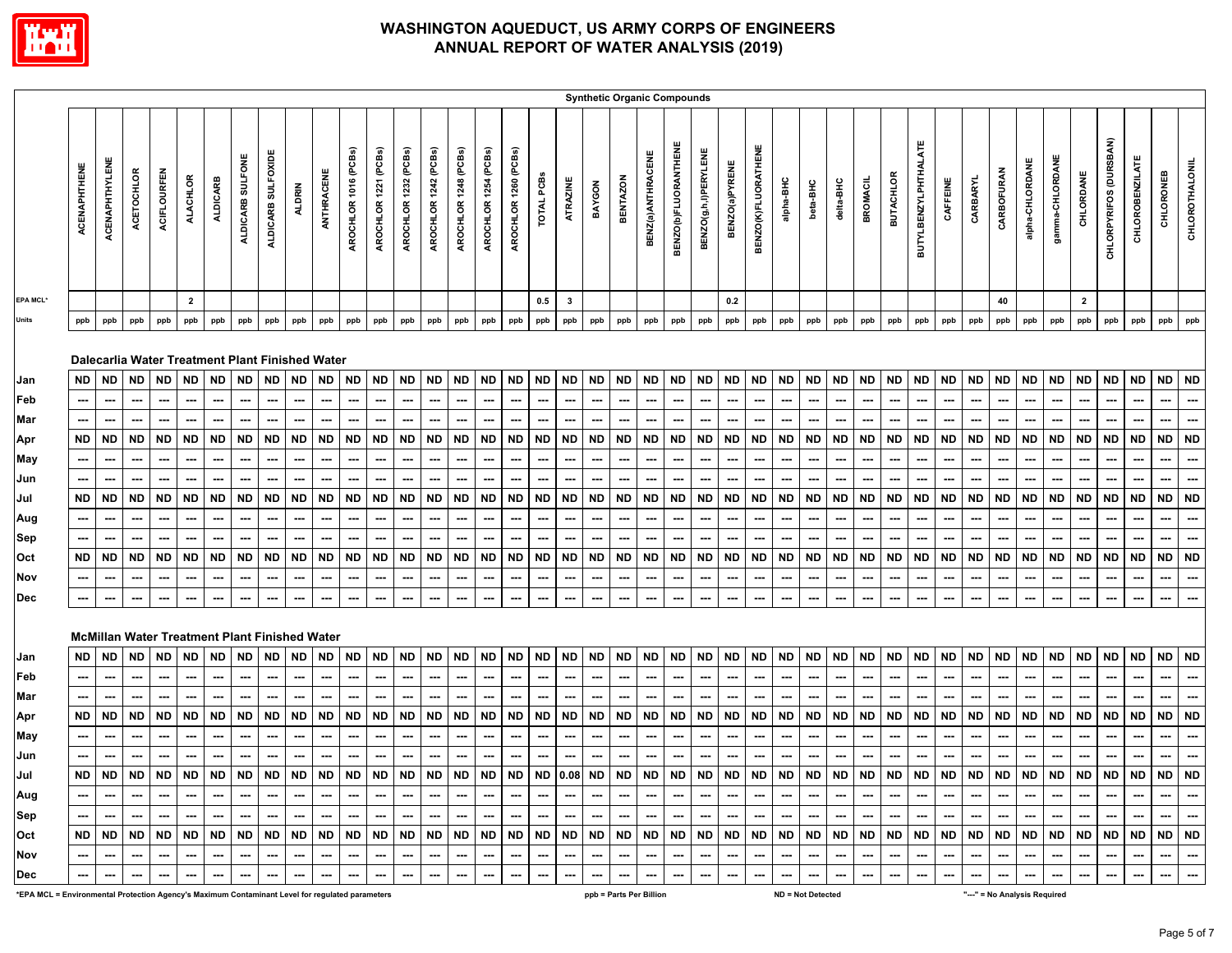

|                                                                                                 |                  |                                       |                |                                                      |                                       |                  |                             |                             |                                 |                  |                  |                          |                  |                                 |                    |                                       |                  |                  |                          | <b>Synthetic Organic Compounds</b> |                   |                          |                                       |                          |                    |                          |                                       |                |                          |                                       |                          |                   |                                       |                  |                             |                            |                          |                          |                                  |                                       |                             |                             |
|-------------------------------------------------------------------------------------------------|------------------|---------------------------------------|----------------|------------------------------------------------------|---------------------------------------|------------------|-----------------------------|-----------------------------|---------------------------------|------------------|------------------|--------------------------|------------------|---------------------------------|--------------------|---------------------------------------|------------------|------------------|--------------------------|------------------------------------|-------------------|--------------------------|---------------------------------------|--------------------------|--------------------|--------------------------|---------------------------------------|----------------|--------------------------|---------------------------------------|--------------------------|-------------------|---------------------------------------|------------------|-----------------------------|----------------------------|--------------------------|--------------------------|----------------------------------|---------------------------------------|-----------------------------|-----------------------------|
|                                                                                                 | CHRYSENE         | $2,4-D$                               | <b>DALAPON</b> | 2,4-DB                                               | DCPA MONO & DIACID DEGRADATE          | 2,4'-DDD         | 2,4'-DDE                    | 2,4'-DDT                    | 4,4'-DDD                        | 4,4'-DDE         | 14,4'-DDT        | DIBENZ(a, h)ANTHRACENE   | <b>DICAMBA</b>   | 3,5-DICHLOROBENZOIC ACID        | <b>DICHLORPROP</b> | DICHLORVOS (DDVP)                     | DIELDRIN         | DIETHYLPHTHALATE | di-(2-ETHYLHEXYL)ADIPATE | di-(2-ETHYLHEXYL)PHTHALATE         | <b>DIMETHOATE</b> | <b>DIMETHYLPHTHALATE</b> | DI-N-BUTYLPHTHALATE                   | DI-N-OCTYLPHTHALATE      | 2,4-DINITROTOLUENE | 2,6-DINITROTOLUENE       | DINOSEB                               | <b>DIQUAT</b>  | ENDOTHALL                | ENDRIN                                | ENDRIN ALDEHYDE          | EPTC              | <b>FLUORANTHENE</b>                   | <b>FLUORENE</b>  | GLYPHOSATE                  | <b>HEPTACHLOR</b>          | HEPTACHLOR EPOXIDE       | <b>HEXACHLOROBENZENE</b> | <b>HEXACHLOROCYCLOPENTADIENE</b> | 3-HYDROXYCARBOFURAN                   | INDENO(1,2,3,c,d)PYRENE     | <b>ISOPHORONE</b>           |
| EPA MCL*                                                                                        |                  | 70                                    | 200            |                                                      |                                       |                  |                             |                             |                                 |                  |                  |                          |                  |                                 |                    |                                       |                  |                  | 400                      | $\bf 6$                            |                   |                          |                                       |                          |                    |                          | $\overline{7}$                        | 20             | 100                      | $\overline{\mathbf{2}}$               |                          |                   |                                       |                  | 700                         | $0.4\,$                    | 0.2                      | $\overline{1}$           | 50                               |                                       |                             |                             |
| Units                                                                                           | ppb              | ppb                                   | ppb            | ppb                                                  | ppb                                   | ppb              | ppb                         | ppb                         | ppb                             | ppb              | ppb              | ppb                      | ppb              | ppb                             | ppb                | ppb                                   | ppb              | ppb              | ppb                      | ppb                                | ppb               | ppb                      | ppb                                   | ppb                      | ppb                | ppb                      | ppb                                   | ppb            | ppb                      | ppb                                   | ppb                      | ppb               | ppb                                   | ppb              | ppb                         | ppb                        | ppb                      | ppb                      | ppb                              | ppb                                   | ppb                         | ppb                         |
|                                                                                                 |                  |                                       |                | Dalecarlia Water Treatment Plant Finished Water      |                                       |                  |                             |                             |                                 |                  |                  |                          |                  |                                 |                    |                                       |                  |                  |                          |                                    |                   |                          |                                       |                          |                    |                          |                                       |                |                          |                                       |                          |                   |                                       |                  |                             |                            |                          |                          |                                  |                                       |                             |                             |
| Jan                                                                                             | ND               | <b>ND</b><br>$\overline{a}$           | <b>ND</b>      | <b>ND</b>                                            | <b>ND</b>                             | <b>ND</b>        | <b>ND</b><br>$\overline{a}$ | <b>ND</b><br>$\overline{a}$ | <b>ND</b>                       | <b>ND</b>        | <b>ND</b>        | <b>ND</b>                | <b>ND</b>        | $\sf ND$                        | ${\sf ND}$         | $\sf ND$                              | <b>ND</b>        | $\sf ND$         | <b>ND</b>                | <b>ND</b>                          | ${\sf ND}$        | <b>ND</b>                | <b>ND</b>                             | <b>ND</b>                | $\sf ND$           | <b>ND</b>                | <b>ND</b>                             | ${\sf ND}$     | <b>ND</b>                | <b>ND</b>                             | <b>ND</b>                | ${\sf ND}$<br>--- | <b>ND</b>                             | <b>ND</b><br>ш,  | <b>ND</b><br>$\overline{a}$ | $\sf ND$<br>$\overline{a}$ | <b>ND</b>                | <b>ND</b>                | $\sf ND$<br>$\overline{a}$       | <b>ND</b>                             | <b>ND</b><br>$\overline{a}$ | <b>ND</b><br>$\overline{a}$ |
| Feb                                                                                             | ---<br>---       | $\overline{\phantom{a}}$              | ---<br>---     | ---<br>---                                           | ---                                   | ---<br>---       | $\sim$                      | ---                         | ---<br>$\hspace{0.05cm} \ldots$ | ---              | ---              | ---                      | ---              | ---<br>$\overline{\phantom{a}}$ | ---                |                                       | ---              | ---              | ---                      |                                    |                   | ---                      |                                       | ---<br>---               | ---<br>---         | ---                      | Щ,                                    | ---<br>---     | ---                      |                                       | ---                      |                   | $\overline{\phantom{a}}$              | ---              | ---                         | ---                        | ---                      |                          |                                  | $\overline{\phantom{a}}$              |                             | $\overline{\phantom{a}}$    |
| Mar                                                                                             | <b>ND</b>        | <b>ND</b>                             | <b>ND</b>      | <b>ND</b>                                            | $\hspace{0.05cm} \ldots$<br><b>ND</b> | <b>ND</b>        | <b>ND</b>                   | <b>ND</b>                   | <b>ND</b>                       | ---<br><b>ND</b> | ---<br><b>ND</b> | ---<br><b>ND</b>         | ---<br><b>ND</b> | <b>ND</b>                       | <b>ND</b>          | $\hspace{0.05cm} \cdots$<br><b>ND</b> | ---<br><b>ND</b> | ---<br><b>ND</b> | ---<br><b>ND</b>         | ---<br><b>ND</b>                   | ---<br><b>ND</b>  | <b>ND</b>                | $\hspace{0.05cm} \cdots$<br><b>ND</b> | <b>ND</b>                | <b>ND</b>          | ---<br><b>ND</b>         | $\overline{\phantom{a}}$<br><b>ND</b> | <b>ND</b>      | <b>ND</b>                | $\overline{\phantom{a}}$<br><b>ND</b> | ---<br><b>ND</b>         | ---<br><b>ND</b>  | $\hspace{0.05cm} \ldots$<br><b>ND</b> | <b>ND</b>        | <b>ND</b>                   | <b>ND</b>                  | <b>ND</b>                | ---<br><b>ND</b>         | ---<br><b>ND</b>                 | $\hspace{0.05cm} \ldots$<br><b>ND</b> | ---<br><b>ND</b>            | <b>ND</b>                   |
| Apr                                                                                             | ---              | ---                                   | ---            | ---                                                  | ---                                   | ---              | ---                         | ---                         | ---                             | ---              |                  | ---                      | ---              | ---                             |                    |                                       |                  |                  | ---                      |                                    | ---               |                          | ---                                   |                          | ---                | ---                      | ---                                   | ---            | ---                      | ---                                   | ---                      | ---               | ---                                   | ---              | ---                         |                            | ---                      | ---                      | ---                              | ---                                   | ---                         |                             |
| May                                                                                             |                  |                                       | ---            |                                                      | ---                                   |                  |                             |                             |                                 |                  | ---              | ---                      |                  |                                 | ---<br>---         | ---                                   | ---<br>---       | ---              | ---                      | ---                                |                   | ---                      |                                       | ---<br>---               |                    | ---                      | ---                                   | ---            | $\overline{\phantom{a}}$ |                                       | ---                      |                   | ---                                   |                  |                             | ---<br>---                 |                          | ---                      |                                  | ---                                   |                             | $\overline{a}$              |
| Jun<br>Jul                                                                                      | ---<br><b>ND</b> | $\hspace{0.05cm} \cdots$<br><b>ND</b> | <b>ND</b>      | ---<br><b>ND</b>                                     | <b>ND</b>                             | ---<br><b>ND</b> | <b>ND</b>                   | ---<br><b>ND</b>            | <b>ND</b>                       | ---<br><b>ND</b> | <b>ND</b>        | <b>ND</b>                | ---<br><b>ND</b> | <b>ND</b>                       | <b>ND</b>          | <b>ND</b>                             | <b>ND</b>        | ---<br><b>ND</b> | <b>ND</b>                | ---<br><b>ND</b>                   | <b>ND</b>         | ---<br><b>ND</b>         | <b>ND</b>                             | <b>ND</b>                | ---<br><b>ND</b>   | <b>ND</b>                | <b>ND</b>                             | <b>ND</b>      | <b>ND</b>                | <b>ND</b>                             | <b>ND</b>                | ---<br><b>ND</b>  | <b>ND</b>                             | ---<br><b>ND</b> | <b>ND</b>                   | <b>ND</b>                  | <b>ND</b>                | <b>ND</b>                | ---<br><b>ND</b>                 | <b>ND</b>                             | <b>ND</b>                   | <b>ND</b>                   |
|                                                                                                 | ---              | $\overline{a}$                        | ---            | ---                                                  | ---                                   | ---              | ---                         |                             | ---                             | ---              | ---              | ---                      | ---              | ---                             |                    |                                       | ---              | ---              | ---                      | ---                                | ---               |                          | ---                                   | ---                      | ---                | ---                      | ---                                   | ---            |                          | ---                                   | ---                      | $\overline{a}$    | ---                                   | ---              | ---                         |                            |                          |                          |                                  |                                       |                             | ---                         |
| Aug                                                                                             | ---              | $\overline{\phantom{a}}$              | ---            | $\overline{a}$                                       | ---                                   | ---              | $\overline{\phantom{a}}$    | ---                         | $\overline{a}$                  | $\overline{a}$   | $\overline{a}$   | ---                      | ---              | ---                             | ---                | $\overline{a}$                        | $\overline{a}$   | $\overline{a}$   | ---                      |                                    | ---               | ---                      |                                       | ---                      | ---                | $\overline{a}$           | ---                                   | $\overline{a}$ | ---                      | ---                                   | ---                      | ---               | ---                                   | ---              | ---                         | ---                        | ---                      | $\sim$                   | ---                              | ---                                   | …                           | $\overline{\phantom{a}}$    |
| Sep                                                                                             | <b>ND</b>        | <b>ND</b>                             | <b>ND</b>      | <b>ND</b>                                            | <b>ND</b>                             | <b>ND</b>        | <b>ND</b>                   | <b>ND</b>                   | <b>ND</b>                       | <b>ND</b>        | <b>ND</b>        | <b>ND</b>                | <b>ND</b>        | <b>ND</b>                       | <b>ND</b>          | <b>ND</b>                             | <b>ND</b>        | <b>ND</b>        | <b>ND</b>                | ---<br><b>ND</b>                   | <b>ND</b>         | <b>ND</b>                | <b>ND</b>                             | <b>ND</b>                | <b>ND</b>          | <b>ND</b>                | <b>ND</b>                             | <b>ND</b>      | <b>ND</b>                | <b>ND</b>                             | <b>ND</b>                | <b>ND</b>         | <b>ND</b>                             | <b>ND</b>        | <b>ND</b>                   | <b>ND</b>                  | <b>ND</b>                | <b>ND</b>                | <b>ND</b>                        | <b>ND</b>                             | <b>ND</b>                   | <b>ND</b>                   |
| Oct<br>Nov                                                                                      |                  | ---                                   | ---            | $\overline{a}$                                       | $\overline{a}$                        | ---              | ---                         | ---                         | $\overline{a}$                  | $\overline{a}$   | ---              |                          | ---              | ---                             | $\overline{a}$     | $\overline{a}$                        |                  | ---              |                          |                                    | ---               |                          | ---                                   | $\sim$                   | $\overline{a}$     |                          | ---                                   | ---            |                          | $\overline{a}$                        | ---                      | $\overline{a}$    | ---                                   | ---              | ---                         | ---                        | $\overline{a}$           | ---                      | $\overline{a}$                   | $\overline{a}$                        | ---                         |                             |
| Dec                                                                                             | ---<br>---       |                                       |                |                                                      | ---                                   | ---              |                             | ---                         |                                 | ---              |                  | ---<br>---               | ---              | ---                             | ---                |                                       | ---<br>---       | ---              | ---<br>---               | ---<br>---                         |                   | ---<br>---               | ---                                   | ---                      | ---                | ---<br>---               | ---                                   | ---            | ---<br>---               |                                       | ---                      | ---               | ---                                   | ---              |                             | ---                        |                          |                          |                                  | ---                                   |                             |                             |
|                                                                                                 |                  |                                       |                |                                                      |                                       |                  |                             |                             |                                 |                  |                  |                          |                  |                                 |                    |                                       |                  |                  |                          |                                    |                   |                          |                                       |                          |                    |                          |                                       |                |                          |                                       |                          |                   |                                       |                  |                             |                            |                          |                          |                                  |                                       |                             |                             |
|                                                                                                 |                  |                                       |                | <b>McMillan Water Treatment Plant Finished Water</b> |                                       |                  |                             |                             |                                 |                  |                  |                          |                  |                                 |                    |                                       |                  |                  |                          |                                    |                   |                          |                                       |                          |                    |                          |                                       |                |                          |                                       |                          |                   |                                       |                  |                             |                            |                          |                          |                                  |                                       |                             |                             |
| Jan                                                                                             | <b>ND</b>        | <b>ND</b>                             | <b>ND</b>      | <b>ND</b>                                            | <b>ND</b>                             | <b>ND</b>        | <b>ND</b>                   | <b>ND</b>                   | <b>ND</b>                       | <b>ND</b>        | <b>ND</b>        | <b>ND</b>                | <b>ND</b>        | <b>ND</b>                       | <b>ND</b>          | <b>ND</b>                             | <b>ND</b>        | <b>ND</b>        | <b>ND</b>                | <b>ND</b>                          | <b>ND</b>         | <b>ND</b>                | <b>ND</b>                             | <b>ND</b>                | <b>ND</b>          | <b>ND</b>                | <b>ND</b>                             | <b>ND</b>      | <b>ND</b>                | <b>ND</b>                             | <b>ND</b>                | <b>ND</b>         | <b>ND</b>                             | <b>ND</b>        | <b>ND</b>                   | ND                         | <b>ND</b>                | <b>ND</b>                | <b>ND</b>                        | <b>ND</b>                             | <b>ND</b>                   | <b>ND</b>                   |
| Feb                                                                                             | ---              | ---                                   | ---            | ---                                                  | ---                                   | ---              | $\overline{\phantom{a}}$    | ---                         | ---                             | ---              | ---              | ---                      | ---              | $\overline{\phantom{a}}$        | ---                | ---                                   | ---              | ---              | ---                      | ---                                | ---               | $\overline{\phantom{a}}$ | ---                                   | $\overline{\phantom{a}}$ | ---                | $\overline{\phantom{a}}$ | ---                                   | ---            | $\overline{\phantom{a}}$ | $\overline{\phantom{a}}$              | ---                      | ---               | $\overline{\phantom{a}}$              | ---              | ---                         | $\overline{\phantom{a}}$   | $\hspace{0.05cm} \cdots$ | ---                      | ---                              | $\overline{\phantom{a}}$              | ---                         | $\overline{\phantom{a}}$    |
| Mar                                                                                             |                  | ---                                   | ---            | ---                                                  | ---                                   | ---              |                             |                             | ---                             | ---              | ---              | ---                      | ---              | ---                             | ---                | ---                                   | ---              | ---              | ---                      | ---                                |                   | ---                      | ---                                   | ---                      | ---                | ---                      | ---                                   | ---            | ---                      | ---                                   | ---                      | ---               | ---                                   | ---              | …                           | ---                        | ---                      | ---                      | ---                              | ---                                   | ---                         |                             |
| Apr                                                                                             | ND               | <b>ND</b>                             | <b>ND</b>      | <b>ND</b>                                            | <b>ND</b>                             | <b>ND</b>        | <b>ND</b>                   | <b>ND</b>                   | <b>ND</b>                       | <b>ND</b>        | <b>ND</b>        | <b>ND</b>                | <b>ND</b>        | <b>ND</b>                       | <b>ND</b>          | <b>ND</b>                             | <b>ND</b>        | <b>ND</b>        | <b>ND</b>                | <b>ND</b>                          | <b>ND</b>         | <b>ND</b>                | <b>ND</b>                             | <b>ND</b>                | <b>ND</b>          | <b>ND</b>                | <b>ND</b>                             | <b>ND</b>      | <b>ND</b>                | <b>ND</b>                             | <b>ND</b>                | <b>ND</b>         | <b>ND</b>                             | <b>ND</b>        | <b>ND</b>                   | <b>ND</b>                  | <b>ND</b>                | <b>ND</b>                | <b>ND</b>                        | <b>ND</b>                             | <b>ND</b>                   | <b>ND</b>                   |
| May                                                                                             | ---              | $\hspace{0.05cm} \cdots$              |                | ---                                                  | ---                                   | ---              | ---                         | ---                         |                                 | ---              | ---              | ---                      | ---              | $\cdots$                        | ---                |                                       | ---              | ---              | ---                      | ---                                | ---               | ---                      |                                       | ---                      | ---                | ---                      | ---                                   | ---            | ---                      |                                       | ---                      | ---               | $\hspace{0.05cm} \cdots$              | ---              | ---                         | ---                        |                          |                          | ---                              | ---                                   |                             | $\overline{\phantom{a}}$    |
| Jun                                                                                             |                  |                                       |                |                                                      |                                       |                  |                             |                             |                                 |                  |                  |                          |                  |                                 |                    |                                       |                  |                  |                          |                                    |                   |                          |                                       |                          |                    |                          |                                       |                |                          |                                       |                          |                   |                                       |                  |                             |                            |                          |                          |                                  |                                       |                             | $\overline{a}$              |
| Jul                                                                                             | <b>ND</b>        | <b>ND</b>                             | <b>ND</b>      | <b>ND</b>                                            | <b>ND</b>                             | <b>ND</b>        | <b>ND</b>                   | <b>ND</b>                   | <b>ND</b>                       | <b>ND</b>        | <b>ND</b>        | <b>ND</b>                | <b>ND</b>        | <b>ND</b>                       | <b>ND</b>          | <b>ND</b>                             | <b>ND</b>        | <b>ND</b>        | <b>ND</b>                | <b>ND</b>                          | <b>ND</b>         | <b>ND</b>                | <b>ND</b>                             | <b>ND</b>                | <b>ND</b>          | <b>ND</b>                | <b>ND</b>                             | <b>ND</b>      | <b>ND</b>                | <b>ND</b>                             | <b>ND</b>                | <b>ND</b>         | <b>ND</b>                             | <b>ND</b>        | <b>ND</b>                   | <b>ND</b>                  | <b>ND</b>                | <b>ND</b>                | <b>ND</b>                        | <b>ND</b>                             | <b>ND</b>                   | <b>ND</b>                   |
| Aug                                                                                             | ---              |                                       | ---            | ---                                                  | ---                                   | …                | ---                         | ---                         |                                 | ---              | ---              | ---                      | ---              | ---                             |                    |                                       | ---              | ---              | ---                      | …                                  | ---               | ---                      |                                       | ---                      | ---                | ---                      | ---                                   | ---            |                          | ---                                   | ---                      | ---               | ---                                   | ---              |                             | ---                        |                          | ---                      | ---                              | ---                                   | ---                         | $\overline{\phantom{a}}$    |
| Sep                                                                                             |                  | ---                                   |                |                                                      | ---                                   |                  |                             |                             | ---                             |                  |                  | ---                      | ---              | ---                             |                    | ---                                   | $\overline{a}$   |                  | ---                      | ---                                | ---               | $\sim$                   | ---                                   | ---                      | ---                | ---                      | ---                                   | ---            | ---                      | ---                                   |                          | ---               | ---                                   | ш,               | ---                         |                            | ---                      |                          |                                  | ---                                   |                             |                             |
| Oct                                                                                             | <b>ND</b>        | <b>ND</b>                             | <b>ND</b>      | <b>ND</b>                                            | <b>ND</b>                             | <b>ND</b>        | <b>ND</b>                   | ND                          | <b>ND</b>                       | <b>ND</b>        | <b>ND</b>        | <b>ND</b>                | <b>ND</b>        | <b>ND</b>                       | ND                 | <b>ND</b>                             | <b>ND</b>        | <b>ND</b>        | <b>ND</b>                | <b>ND</b>                          | <b>ND</b>         |                          | ND ND                                 | <b>ND</b>                | <b>ND</b>          | <b>ND</b>                | <b>ND</b>                             | <b>ND</b>      | $\sim$                   | <b>ND</b>                             | <b>ND</b>                | <b>ND</b>         | <b>ND</b>                             | <b>ND</b>        | $\sf ND$                    | ND                         | <b>ND</b>                | <b>ND</b>                | <b>ND</b>                        | <b>ND</b>                             | <b>ND</b>                   | <b>ND</b>                   |
| Nov                                                                                             | ---              | ---                                   | ---            | ---                                                  | ---                                   |                  | ---                         | ---                         | ---                             | ---              | ---              | ---                      |                  | ---                             | ---                |                                       | ---              | ---              | ---                      | ---                                | ---               | $\overline{\phantom{a}}$ | ---                                   | ---                      | ---                | ⊷                        | ---                                   | ---            | ---                      | ---                                   | $\overline{\phantom{a}}$ | ---               | ---                                   | ---              | ---                         | ---                        |                          | ---                      | ---                              | ---                                   |                             | $\overline{\phantom{a}}$    |
| Dec                                                                                             | ---              | ---                                   | ---            | ш.                                                   | $\cdots$                              | ---              | $\overline{\phantom{a}}$    | $\overline{a}$              | $\ldots$                        | ---              | ---              | $\overline{\phantom{a}}$ | ---              | $\overline{a}$                  | ---                | ---                                   | ---              | ---              | ---                      |                                    | ---               | $\overline{\phantom{a}}$ | ---                                   | ---                      | $\overline{a}$     | ---                      | ---                                   | $\overline{a}$ | <b>ND</b>                | $\hspace{0.05cm} \ldots$              | $\overline{\phantom{a}}$ | ---               | ---                                   | ---              | $\overline{a}$              | $\overline{a}$             | ---                      | $\overline{\phantom{a}}$ | ---                              | $\overline{\phantom{a}}$              | ---                         |                             |
| *EPA MCL = Environmental Protection Agency's Maximum Contaminant Level for regulated parameters |                  |                                       |                |                                                      |                                       |                  |                             |                             |                                 |                  |                  |                          |                  |                                 |                    |                                       |                  |                  |                          |                                    |                   |                          |                                       | ppb = Parts Per Billion  |                    |                          |                                       |                |                          |                                       | <b>ND = Not Detected</b> |                   |                                       |                  |                             |                            |                          |                          | "---" = No Analysis Required     |                                       |                             |                             |